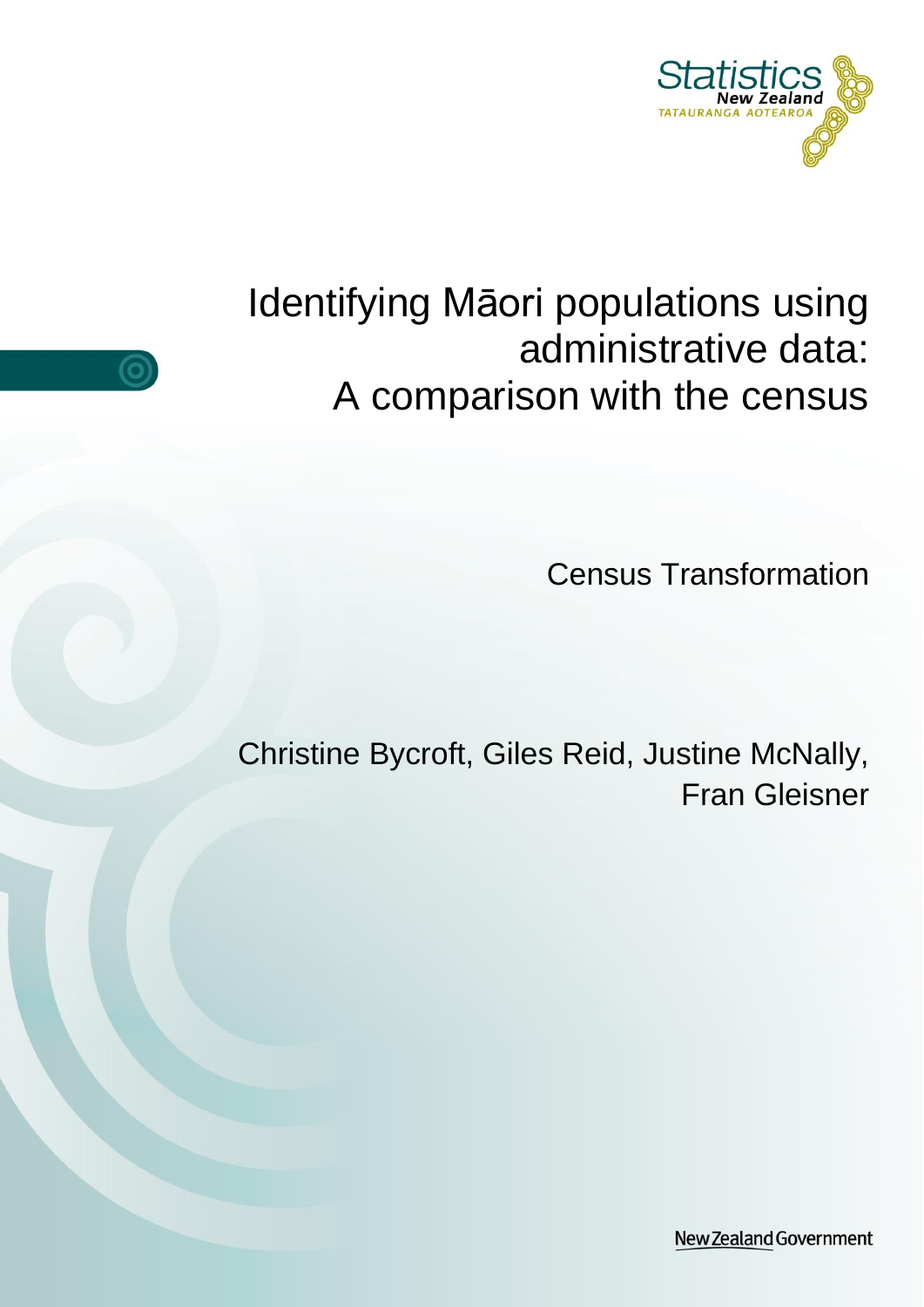

#### **Crown copyright ©**

This work is licensed under the [Creative Commons Attribution 3.0 New Zealand](http://creativecommons.org/licenses/by/3.0/nz/deed.en) licence. You are free to copy, distribute, and adapt the work, as long as you attribute the work to Statistics NZ and abide by the other licence terms. Please note you may not use any departmental or governmental emblem, logo, or coat of arms in any way that infringes any provision of the [Flags, Emblems, and Names Protection Act 1981.](http://www.legislation.govt.nz/act/public/1981/0047/latest/DLM51358.html) Use the wording 'Statistics New Zealand' in your attribution, not the Statistics NZ logo.

#### **Liability**

While all care and diligence has been used in processing, analysing, and extracting data and information in this publication, Statistics New Zealand gives no warranty it is error free and will not be liable for any loss or damage suffered by the use directly, or indirectly, of the information in this publication.

#### **Citation**

Bycroft, C, Reid, G, McNally, J, Gleisner, F (2016). *Identifying Māori populations using administrative data: A comparison with the census.* Available from www.stats.govt.nz.

ISBN 978-0-908350-45-2 (online)

#### **Published in May 2016 by**

Statistics New Zealand Tatauranga Aotearoa Wellington, New Zealand

#### **Contact**

Statistics New Zealand Information Centre: [info@stats.govt.nz](mailto:info@stats.govt.nz) Phone toll-free 0508 525 525 Phone international +64 4 931 4610 [www.stats.govt.nz](http://www.stats.govt.nz/)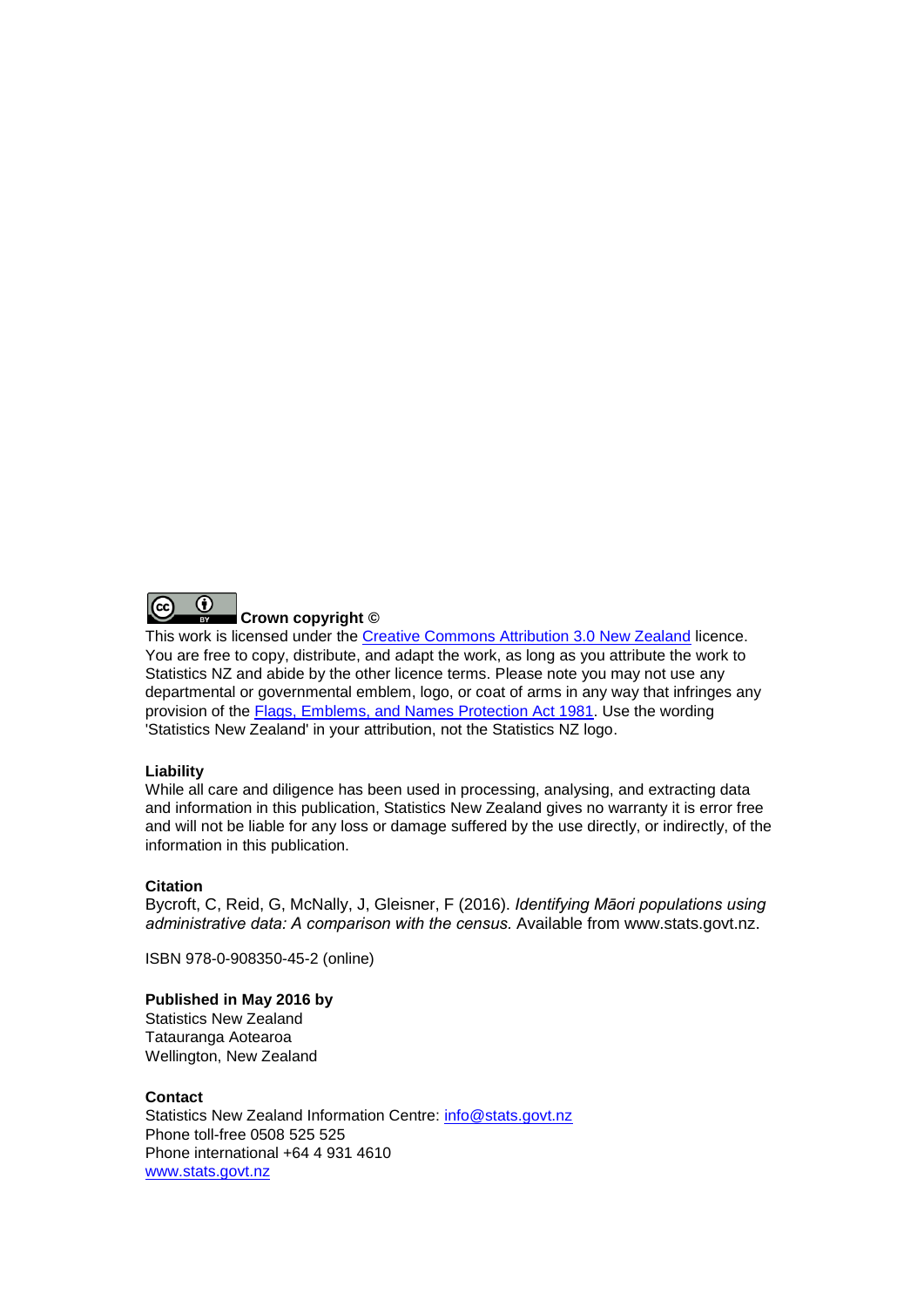

# Contents

| 1           |  |
|-------------|--|
| $2^{\circ}$ |  |
|             |  |
| 3           |  |
|             |  |
|             |  |
|             |  |
|             |  |
|             |  |
|             |  |
|             |  |
|             |  |
| 5           |  |
|             |  |
|             |  |
|             |  |
|             |  |
| 6           |  |
|             |  |
|             |  |
|             |  |
|             |  |
| 7           |  |
|             |  |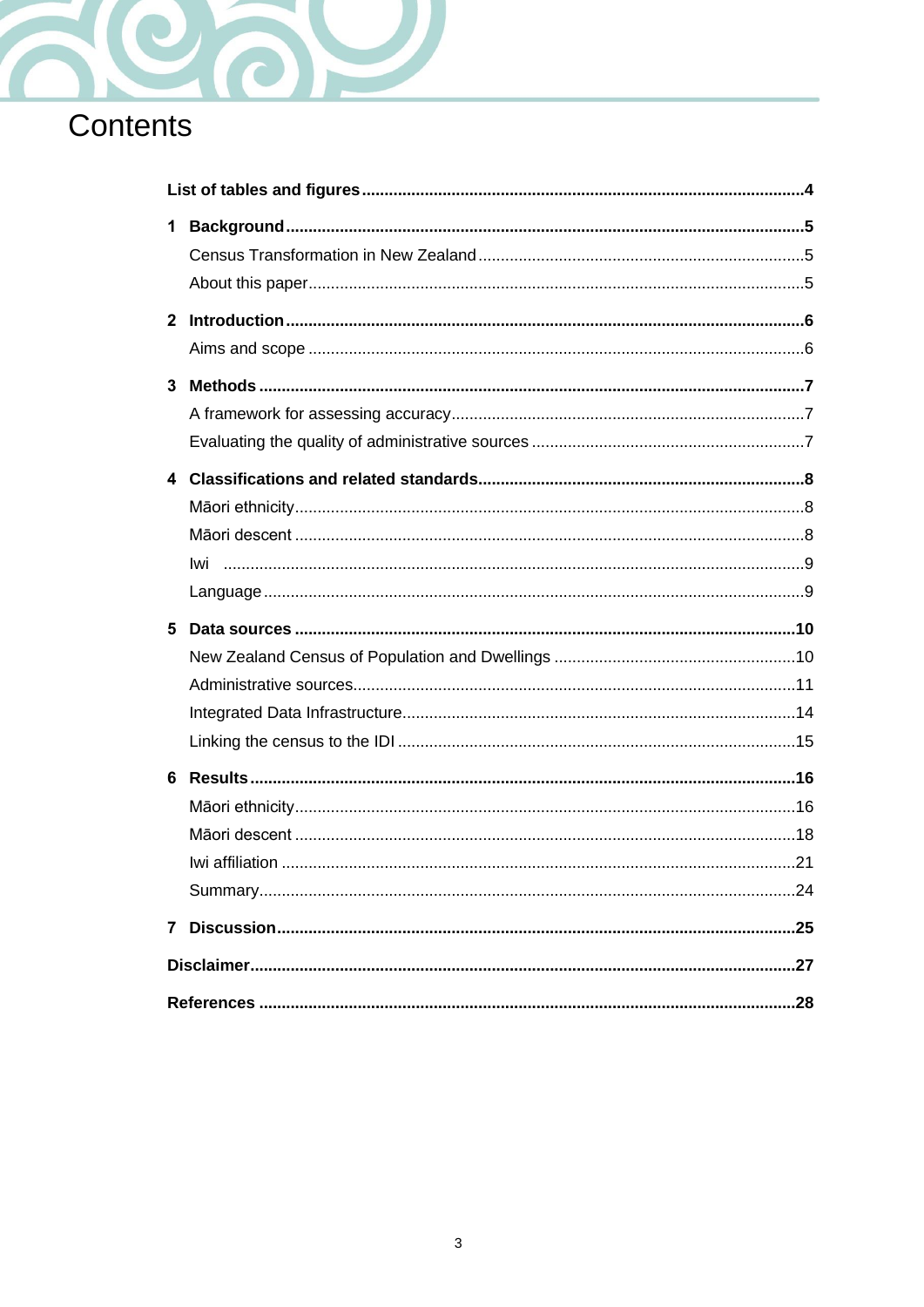

# <span id="page-3-0"></span>List of tables and figures

### **List of tables**

| 5. |                                                                                         |
|----|-----------------------------------------------------------------------------------------|
|    |                                                                                         |
| 6  |                                                                                         |
|    | 2. Total responses for Māori ethnic group for the census and administrative sources     |
|    | 3. Linkage rates and missing data for census records linked to birth registrations, for |
|    | 4. Total responses for 'Māori descent=Yes' for census and birth registration records    |
|    | 5a. Comparison of Māori descent response for children in birth records and census,      |
|    | 5b. Comparison of Māori descent response for mothers in birth records and census,       |
|    | 5c. Comparison of Māori descent response for mothers in birth records and census:       |
|    | 6. Valid iwi responses in the census and linked Ministry of Education data, 201321      |
|    | 7. Total responses for 12 largest iwi, census and Ministry of Education (linked data    |
|    | 8. Summary of quality measures for administrative sources for four essential            |

## **List of figures**

| 1. Relationship between Māori ethnicity, Māori descent, and iwi affiliation       |  |
|-----------------------------------------------------------------------------------|--|
|                                                                                   |  |
| 2. Percent agreement with census ethnic profile, by admin source, 2013 17         |  |
| 3. Coverage of Māori descent population in electoral roll, as percentage of Māori |  |
| 4. Percent agreement with census iwi - schools and tertiary data sources, 201323  |  |
|                                                                                   |  |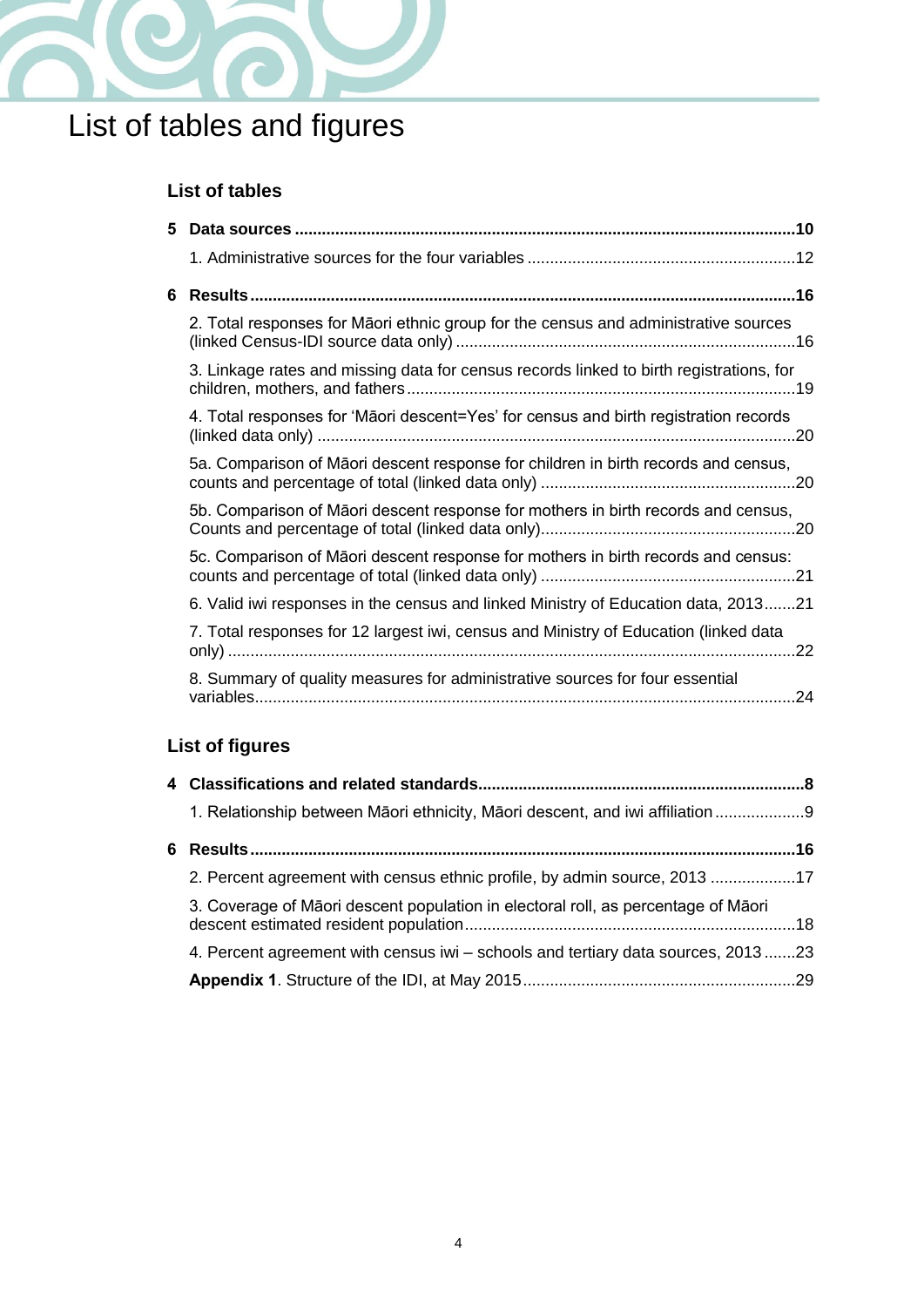

## <span id="page-4-0"></span>1 Background

## <span id="page-4-1"></span>Census Transformation in New Zealand

In March 2012 the New Zealand Government agreed to a Census Transformation strategy, which has two strands:

- a focus in the short-to-medium term on modernising the current census model and making it more efficient
- a longer-term focus on investigating alternative ways of producing small-area population and social and economic statistics. This includes the possibility of changing the census frequency to every 10 years, and exploring the feasibility of a census based on administrative data (Statistics New Zealand, 2012).

The next census in 2018 will be significantly modernised, including an online completion target of 70 percent and re-use of administrative data to support collection and processing.

Continuing to meet critical information needs must underpin decisions on the future of census. Investigations into the long-term direction for census are focused on developing an understanding of future census information requirements, and the ability of administrative sources to meet those requirements.

[Read more about Census Transformation in New Zealand](http://www.stats.govt.nz/Census/census-transformation-nz.aspx)

### <span id="page-4-2"></span>About this paper

Previous work by the Census Transformation programme identified information requirements for and about Māori that a census must provide, regardless of how the census is conducted in the future. Essential census requirements that are specific to Māori are: Māori ethnicity, Māori descent, iwi, and te reo Māori (the Māori language).

In this paper we investigate the potential for administrative sources to provide this information. For three of these variables (Māori ethnicity, Māori descent, and iwi) we compare data from the 2013 Census with information from the administrative data sources available in Statistics NZ's Integrated Data Infrastructure (IDI).

For each variable, we describe the main features of each administrative data source and compare the concepts and definitions used with the relevant statistical standard. We describe the coverage of each data source. We also use the 2013 Census data linked to the administrative source to compare consistency between census responses and the values recorded in the administrative sources.

Some administrative sources provide very good information for and about Māori. However, the lack of completeness and lower quality of other sources means that administrative data cannot, at present, replace the essential information needs that the current survey-based census provides. There is some promise that with improvements to data collection, Māori ethnicity could be provided through linked administrative data sources. For Māori descent, better coverage for adults is needed. The feasibility of collecting high-quality iwi information from government agencies or Māori organisations remains uncertain and will require government to work in partnership with iwi. Language proficiency is unlikely to be suitable for collection through administrative sources.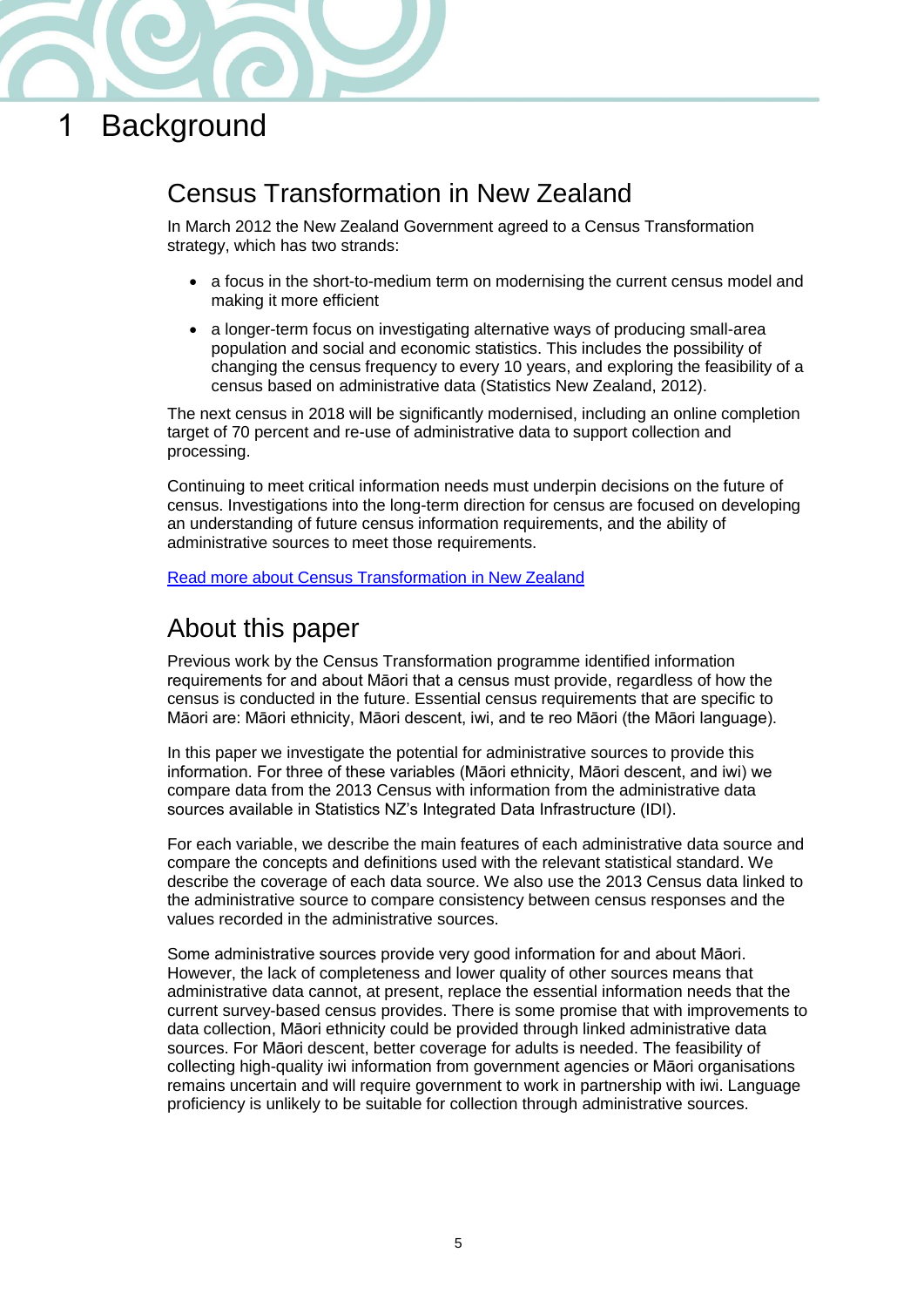## <span id="page-5-0"></span>2 Introduction

Enduring census information requirements for and about Māori, based on an understanding of partnership through the Treaty of Waitangi and legal obligations, are established in Gleisner, Downey, & McNally (2015).

They identify four variables as essential census information requirements specific to Māori: Māori descent, Māori ethnicity, iwi, and te reo Māori (the Māori language).

**Māori ethnic group** and **Māori descent** are the primary identifiers of belonging as Māori, and are therefore essential for census to produce any Māori information at all. Both are legal requirements: under the Statistics Act 1975 (ethnicity) and Electoral Act 1993 (Māori descent).

**Iwi** (Māori tribal groupings) is also a core identifier for Māori and fundamental to Treaty settlements, both to support the settlement process and to monitor post-settlement outcomes.

**Te reo Māori** is clearly of paramount importance to Māori, and the Crown's commitment as a Treaty partner is reflected in the Māori Language Act 1987. Information is necessary to monitor the health of te reo and is used by both government and Māori bodies, such as iwi and Te Taura Whiri i te Reo Māori. The census is the only source permitting analysis of spoken language for the entire population that allows detailed breakdowns (eg te reo speakers by iwi and age groups).

The population identifiers and basic demographics provided by the census serve as the population reference point for other data sources. The census also provides a sampling frame for surveys that are targeted to Māori [\(Te Kupenga](http://www.stats.govt.nz/browse_for_stats/people_and_communities/maori/te-kupenga.aspx) 2013 for example).

Any future census model based on administrative sources must also be able to provide this essential information. As Māori ethnicity and Māori descent are population identifiers, an administrative-based census must be able to source these variables from administrative data for all New Zealand residents. If a large-scale sample survey forms a component of a future census then iwi and te reo may be collected either through the survey, from administrative data if possible, or a combination of both.

### <span id="page-5-1"></span>Aims and scope

This paper summarises the availability and quality of administrative data sources for these critical information needs for and about Māori. We first provide reference information about the statistical concepts and about the relevant administrative data sources. We then describe preliminary analysis of Māori ethnicity, descent, and iwi information, where this was available from the linked administrative sources within Statistics NZ's Integrated Data Infrastructure (IDI). Rates of agreement between administrative sources and the census are found by comparing individual responses from 2013 Census data linked to the IDI.

Analysis has been limited to administrative sources available in the IDI in May 2015. In addition, we include aggregate comparisons against the electoral roll for Māori descent. Analysis is only for national-level results for each variable. There are no breakdowns for age, sex, or by region. While we discuss iwi registers, no analysis was possible as this data is not available in the IDI. Similarly, there is no individual-level analysis of electoral roll data, because it is not available in the IDI. We found no administrative sources suitable for analysing language.

The results for Māori ethnicity are summarised from Reid et al (2016), who compare census level 1 ethnic groups with ethnicity data from IDI administrative sources.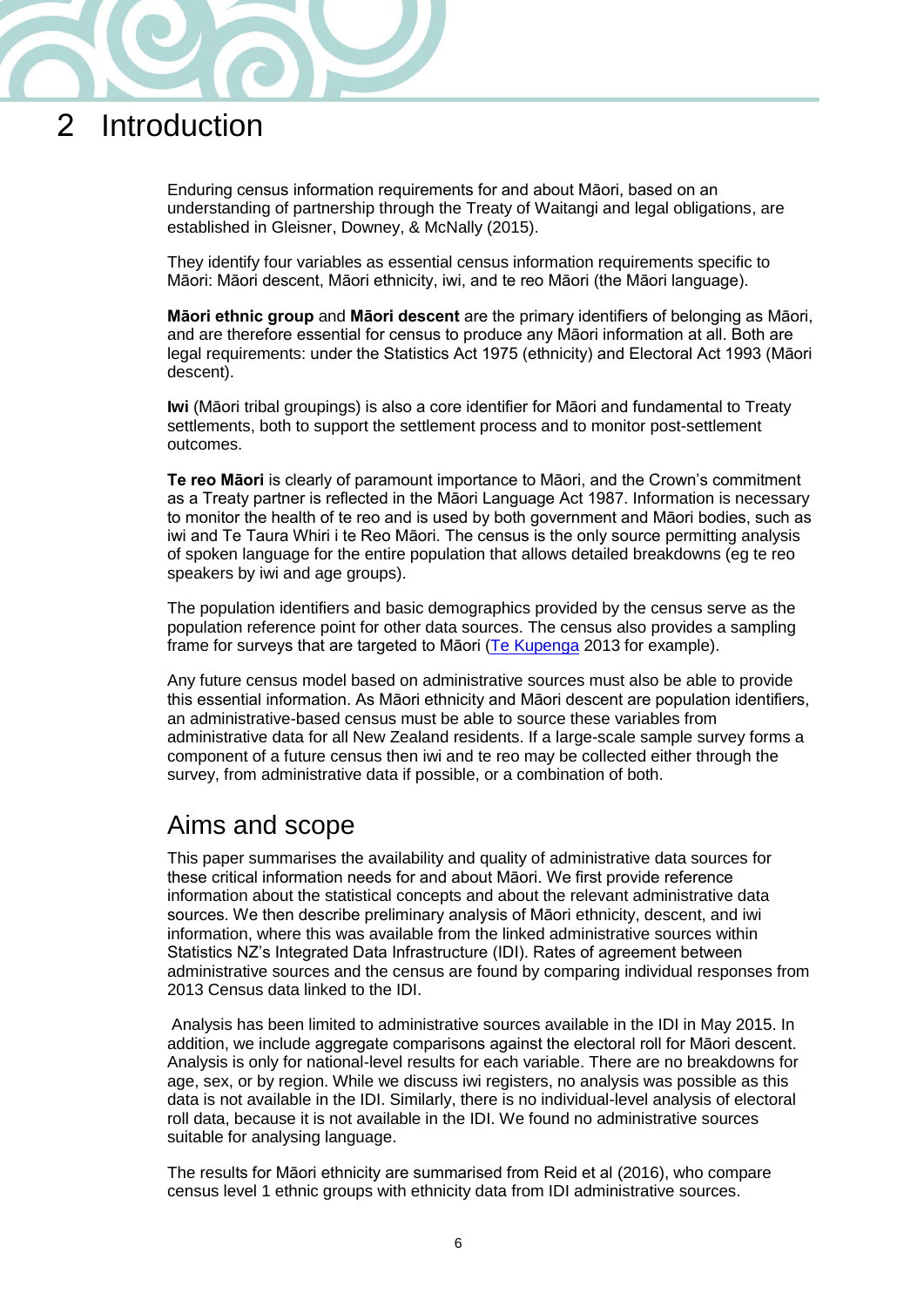

## <span id="page-6-0"></span>3 Methods

### <span id="page-6-1"></span>A framework for assessing accuracy

The concepts of coverage error and measurement error provide a framework for assessing the accuracy of data sources (Zhang, 2012).

Coverage describes the relationship between the ideal target population and the actual set of people present in a dataset. For each variable discussed here, the target population of interest is New Zealand residents of all ages.

Measurement errors cause a recorded response to differ from its true value. If these errors are not random they may result in a systematic bias. Measurement error may occur when administrative definitions, concepts, or questions do not align well with the statistical concept being measured. Measurement errors in both the census and administrative data may also be due to errors within the respective collection and processing systems, and may result in missing or incorrect information.

The ability to integrate information with other sources through linking the same units also affects accuracy. Linkage errors are of two types: links may be missed (eg if a person's name is recorded differently on different files); or two different people may be wrongly linked (eg if their names and dates of birth are very similar). Linkage errors may reduce the coverage of an administrative source (no information is available if links are not made when they should be), or they may introduce measurement error if the wrong people are linked together.

### <span id="page-6-2"></span>Evaluating the quality of administrative sources

We now describe the methods used to evaluate the quality of the information in administrative sources.

A brief description of each data source provides basic information on population coverage. The concepts and definitions used in the administrative data collections are compared with the relevant national standard and related classification. Ideally concepts and definitions should be consistent across collections and consistent with the standard.

For each variable we then compare the administrative data with 2013 Census data. A linked Census-IDI dataset (described below) provides the basis for all the data analysis. A high linkage rate provides a good basis for this comparison. No adjustment is made for any remaining bias due to differential linkage rates.

Results summarise coverage for the administrative source compared with the New Zealand resident population. We gain insights into measurement error from aggregate and individual-level analysis.

For the aggregate analysis we compare the total responses in the administrative source to total responses in the census. As coverage of each data source varies considerably, we restrict the comparisons to responses in each administrative data source that were linked to usual residents in the census.

Even close results at the aggregate level may be a result of classification differences balancing out. The linked dataset allows us to compare the values recorded for an individual in the administrative sources against those recorded for the same individual in census. The individual-level analysis helps to show what is driving the results seen in the aggregate comparisons. The individual-level comparisons are made for the group of people who had records in the IDI and the census, their records were linked together, and a value was recorded for that variable.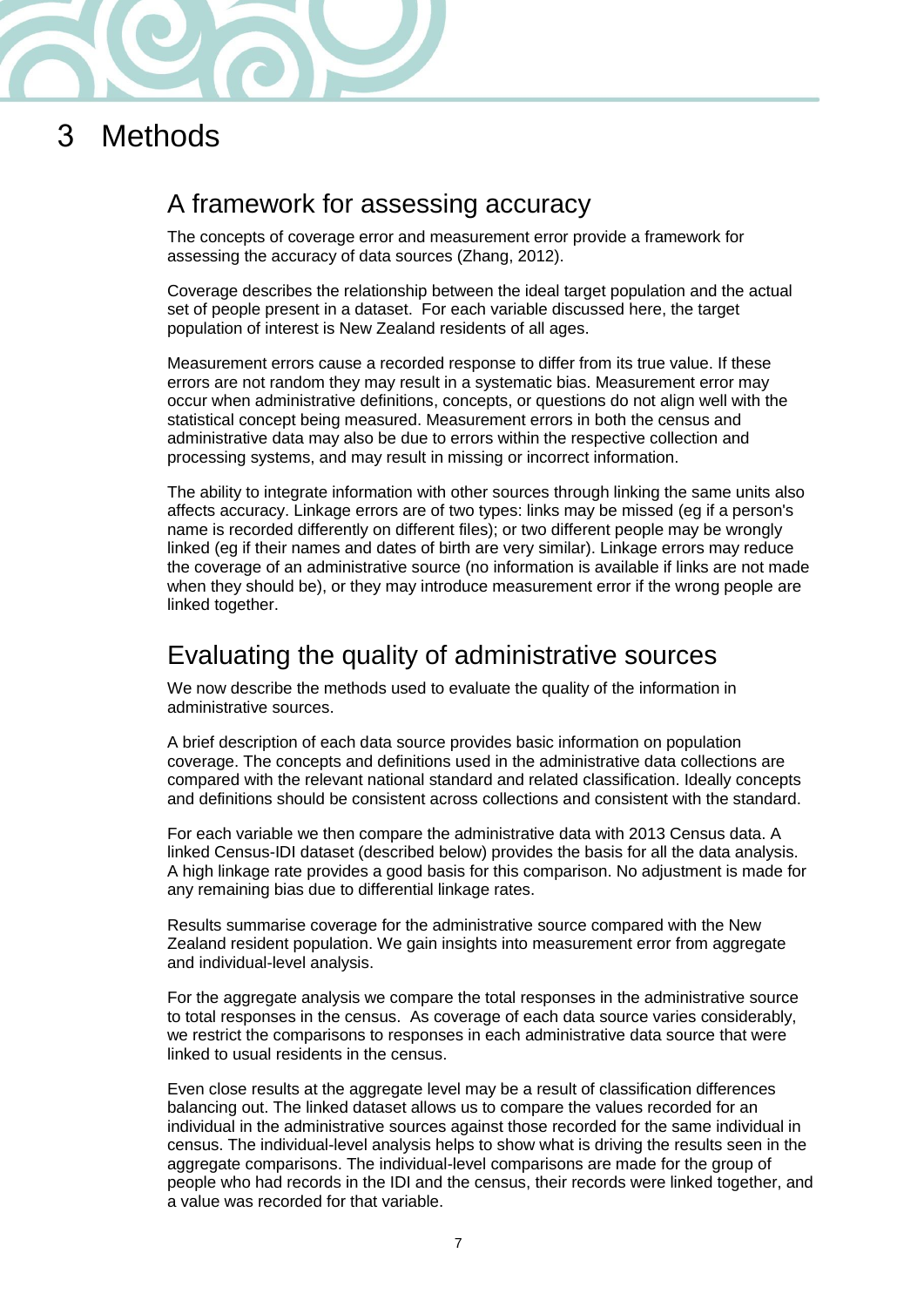

## <span id="page-7-0"></span>4 Classifications and related standards

A statistical classification is a way to group a set of related categories in a meaningful, systematic, and standard format. A statistical standard provides a comprehensive set of guidelines for surveys and administrative sources collecting information on a particular topic (Statistics NZ, nd).

See [Classifications and related standards.](http://www.stats.govt.nz/methods/classifications-and-standards/classification-related-stats-standards.aspx)

New Zealand statistical classifications and standards are designed for use across official statistics collections, both for Statistics NZ and other agencies. Statistical standards allow us to collect reliable statistics using consistent procedures. If we follow these standards, we can integrate data over time and across different data sources.

## <span id="page-7-1"></span>Māori ethnicity

The New Zealand Statistical Standard for Ethnicity defines ethnicity as follows:

Ethnicity is the ethnic group or groups that people identify with or feel they belong to. Ethnicity is a measure of cultural affiliation, as opposed to race, ancestry, nationality or citizenship. Ethnicity is self-perceived and people can belong to more than one ethnic group.

The 2005 standard classification of ethnicity is a hierarchical classification of four levels. 'Māori' is a single ethnicity appearing at all levels of the classification – level 1 has six categories, including Māori.

The presence of multiple ethnicities for the same person means there are two standard outputs for ethnicity data.

- **Total response output** shows the total counts of all responses given for each ethnic group. The number of total responses will be greater than the total population as individuals can appear in more than one ethnic group.
- **Single/combination output** places each person into only one category depending on the combination of ethnic groups reported; for example Māori only, or Māori and European.

The distinction between reporting Māori as the sole ethnicity, and people also identifying as belonging to other ethnic groups is important for understanding Māori ethnicity.

### <span id="page-7-2"></span>Māori descent

'Māori descent' is based on a genealogical or biological concept, rather than on cultural affiliation (as ethnicity is). The statistical standard defines Māori descent as: "A person has Māori descent if they are of the Māori race of New Zealand; this includes any descendant of such a person."

<span id="page-7-3"></span>The classification for Māori descent has two main categories: 'Māori descent' and 'No Māori descent', plus residual categories ('don't know', 'refused to answer' and so on).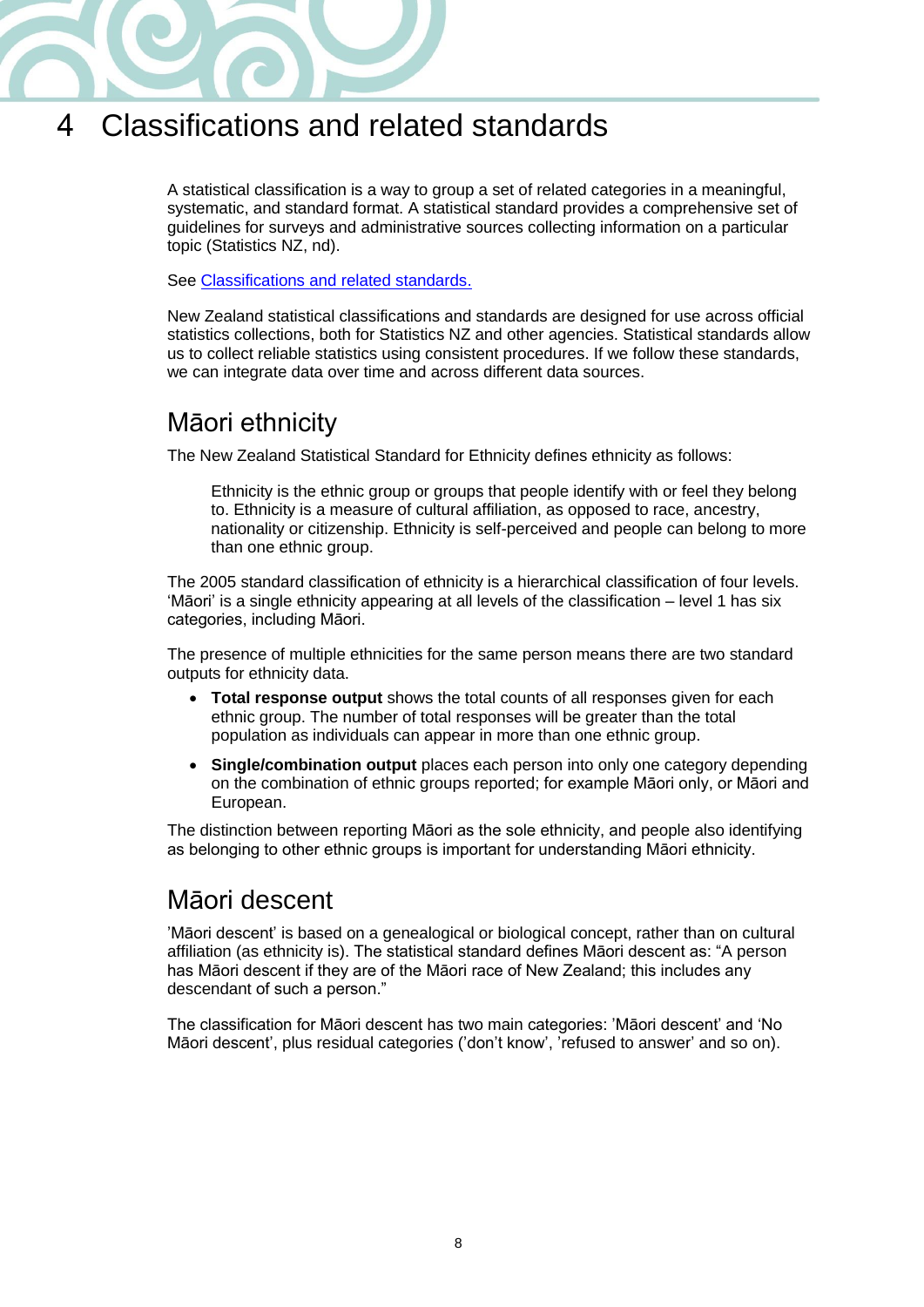### Iwi

The statistical standard for iwi is also based on genealogical or biological concepts. The standard definition is:

The Iwi today is the focal economic and political unit of the traditional Māori descent and kinship based hierarchy of:

> Waka (founding canoe) | Iwi (tribe) | Hapū (sub-tribe) | Whānau (family).

Thus membership of an iwi first requires a person to be of Māori descent. As with ethnicity, the iwi standard states that multiple response should be expected when collecting iwi information. Since many people do not know their iwi, the standard advises that a 'don't know' tick box option should be provided.

The iwi classification used by Statistics NZ included 128 iwi categories in 2015. The classification is prepared for statistical purposes only and is not intended to be a definitive list of all iwi. The criteria for including an iwi in the classification are complex and include historical, economic, and political considerations.

## <span id="page-8-0"></span>Language

The standard classification of language is a hierarchical classification of three levels. Māori appears at Level 3 of the classification, within Central Pacific languages.

There is no standard concept or definition for collecting information on language proficiency. Census provides information on spoken language. The Te Kupenga survey obtains more detail on respondents' ability to speak, listen, read, and write in te reo Māori.

Figure 1 illustrates the relationships between the populations identified by these four variables. Information about te reo is collected for all New Zealand residents, and is not limited to those of Māori ethnicity or descent.



#### <span id="page-8-1"></span>1. Relationship between Māori ethnicity, Māori descent, and iwi affiliation **Relationship between Māori ethnicity, Māori descent, and iwi affiliation**

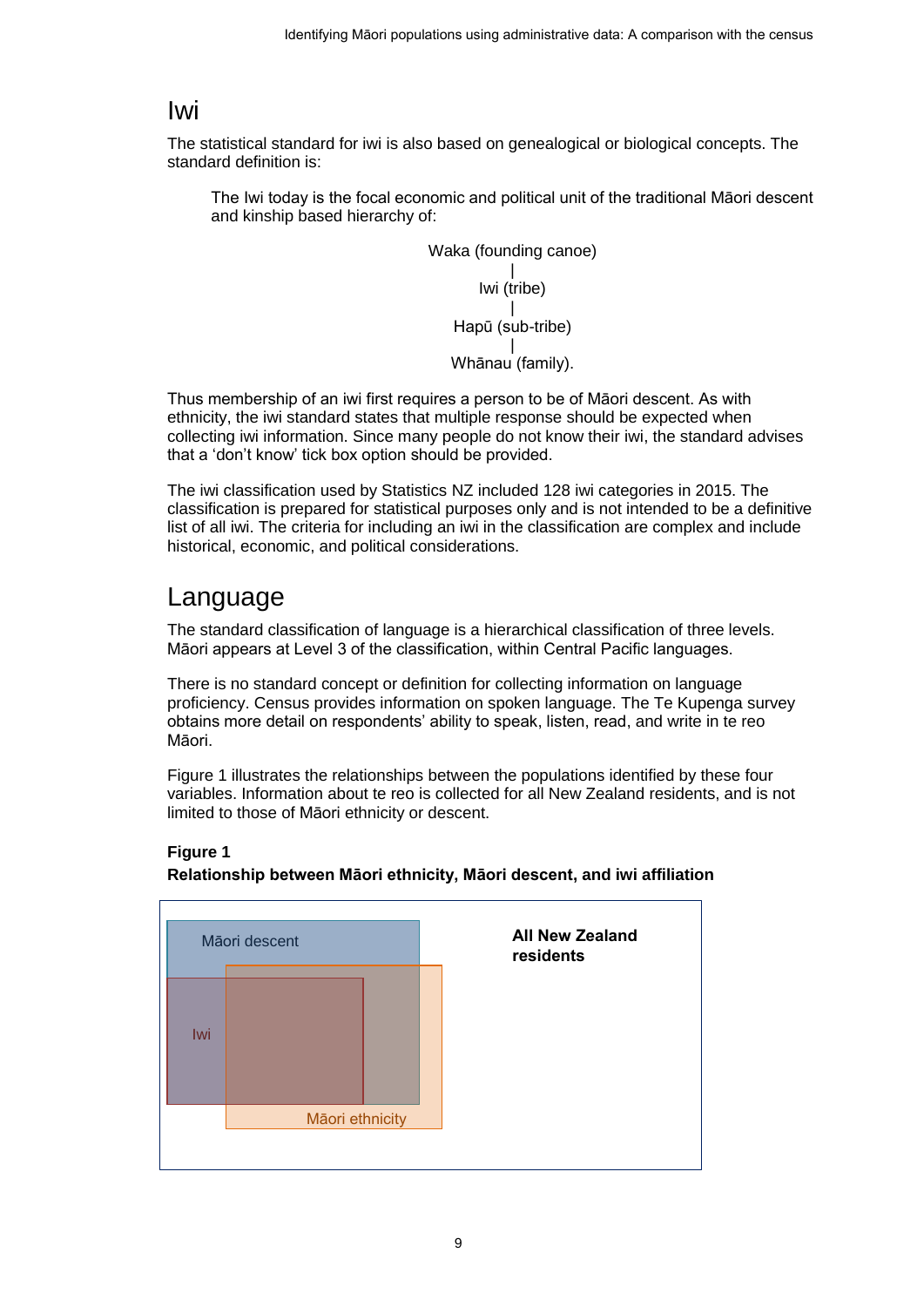

## <span id="page-9-0"></span>5 Data sources

This section describes the data sources used in this investigation: the New Zealand Census of Population and Dwellings (the census), the main administrative sources for the four variables, how these administrative sources are brought together in Statistics NZ's Integrated Data Infrastructure (IDI), and the linked Census-IDI dataset.

## <span id="page-9-1"></span>New Zealand Census of Population and Dwellings

The census is the official count of people and dwellings in New Zealand. It provides a snapshot of our society at a point in time and tells the story of social and economic change in New Zealand. The census has a wide range of uses within and outside government. The latest census was held in March 2013.

The census aims to count everyone who is in New Zealand on census night. Overseas visitors are included in the census, while New Zealand residents who are not in New Zealand on census night are not included. For this investigation, we are only interested in New Zealand residents, not those visiting New Zealand on census night.

#### **Census coverage and missing data**

The 2013 Census usual resident population count is 4,242,048 people. The census count includes 4.8 percent (203,052) substitute records (Statistics NZ, 2014a). A substitute is a census record created (imputed) where there is sufficient evidence received during the collection process that a person exists, or a dwelling was occupied, but we obtained no corresponding census form. As such, substitutes are part of census non-response. While the census imputes values for age and sex, there is no imputation in published census outputs for the variables considered in this paper

Coverage in the census is measured by the Post-Enumeration Survey (PES) (Statistics NZ, 2014b). Net census undercount for the 2013 Census was estimated at 2.4 percent. Younger adults aged 15–29 years (4.8 percent) had a higher percentage undercount than other age groups. Net undercount also varies by ethnicity, with the percentage undercount for Māori (6.1 percent) and Pacific peoples (4.8 percent), with young age structures, being higher than for Asian (3.0 percent) and European (1.9 percent) ethnic groups.

#### **The estimated resident population**

The estimated resident population (ERP) of New Zealand is an estimate of all people who usually live in New Zealand at a given date (Statistics NZ [Standard for population terms\)](http://www.stats.govt.nz/browse_for_stats/population/standard-pop-terms.aspx). New Zealand's ERP is derived by adjusting the census usually resident population count for net census undercount (as estimated by the PES) and the estimated number of residents temporarily overseas on census night. To obtain the ERP at a given date after census night, updates are made for natural increase (births less deaths) and net migration (arrivals less departures) between census night and the given date. The official ERP series provides the best measure of who is living in New Zealand at a given date.

#### **Variables in the census**

The census uses the statistical standard and classification for the four variables considered here. We summarise the main census results and the relationships between ethnicity, descent, and iwi.

[See QuickStats about Māori](http://www.stats.govt.nz/Census/2013-census/profile-and-summary-reports/quickstats-about-maori-english.aspx) (Statistics NZ, 2013) for further detail about census results.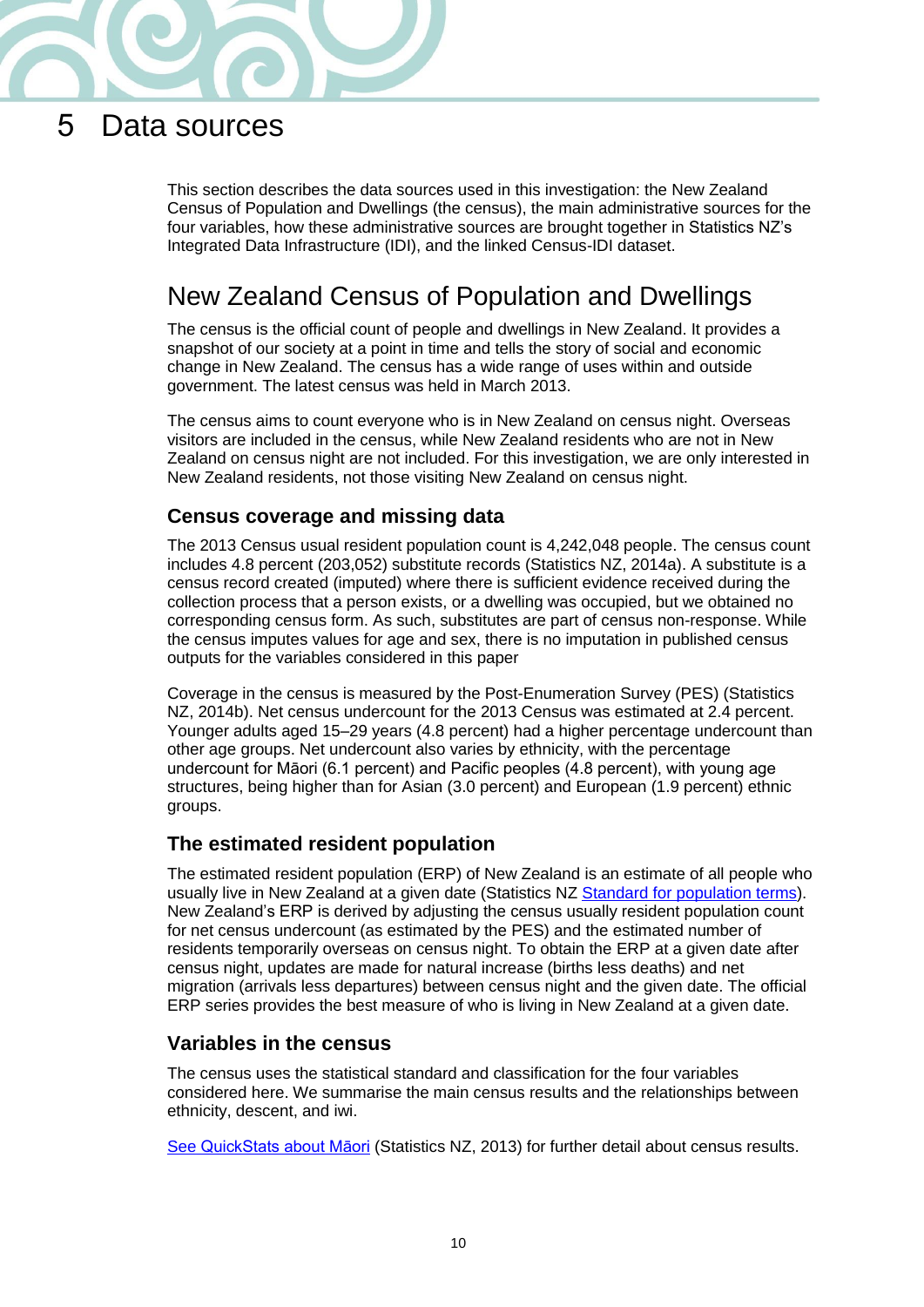#### **Ethnicity**

In the 2013 Census, 598,605 people usually living in New Zealand identified with the Māori ethnic group. Almost half these people (278,196 or 46.5 percent) identified Māori as their only ethnicity.

Ethnicity is a 'foremost' variable in the census, which means it is managed to produce information of highest quality. The non-response rate for ethnicity for those who return a census form is low (0.7 percent in the 2013 Census). However, the overall non-response to ethnicity, including substitute forms, is 5.4 percent. The census reports Māori as making up 14.9 percent of the population, while the ERP (which adjusts for nonresponse) reports 15.6 percent.

#### **Māori descent**

The census Māori descent question asks respondents: "Are you descended from a Māori (that is, did you have a Māori birth parent, grandparent or great-grandparent, etc.)?"

In 2013, 16 percent (668,724 people) answered 'yes' to the Māori descent question and 72 percent answered 'no'; 2 percent answered 'don't know', and 10 percent did not respond.

Māori descent and Māori ethnicity are closely related concepts, but census results demonstrate that people do respond differently. Of the 2013 Census respondents who said they were of Māori descent, 16 percent (107,391) said they were not ethnically Māori. A smaller group (4,212 people) identified as being of Māori ethnicity while stating they had no Māori descent.

#### **Iwi affiliation**

Only those who selected 'Yes' to Māori descent are asked to provide information about their iwi. The question is: "Do you know the name(s) of your iwi (tribe or tribes)?" Respondents are able to state up to five iwi or rohe (region).

Iwi information collected in the census is subject to some processing and quality issues. The census question on iwi required a written-in response. A team of specialist process operators were employed to ensure responses were coded as accurately as possible.

While 80 percent of those with Māori descent provided at least one valid iwi in the 2013 Census, 17 percent said that they did not know their iwi, and a further 3 percent of responses could not be coded. At the same time, 14,000 people gave a valid iwi in the 2013 Census but did not respond to the Māori descent question. These were not included in either the descent or iwi census counts.

#### **Te reo Māori**

Information about people's ability to speak te reo Māori is collected from the general 'languages spoken' question in the Census. The 2013 Census asked respondents to identify the languages in which they could "have a conversation about a lot of everyday things". Māori is a tick box response option.

The non-response rate for the 2013 language question was 6.3 percent, of which most were substitute records.

### <span id="page-10-0"></span>Administrative sources

Several government agencies and Māori organisations collect information about the four variables. Table 1 summarises these sources by the variables available. The remainder of this section describes key features of the sources available for each variable.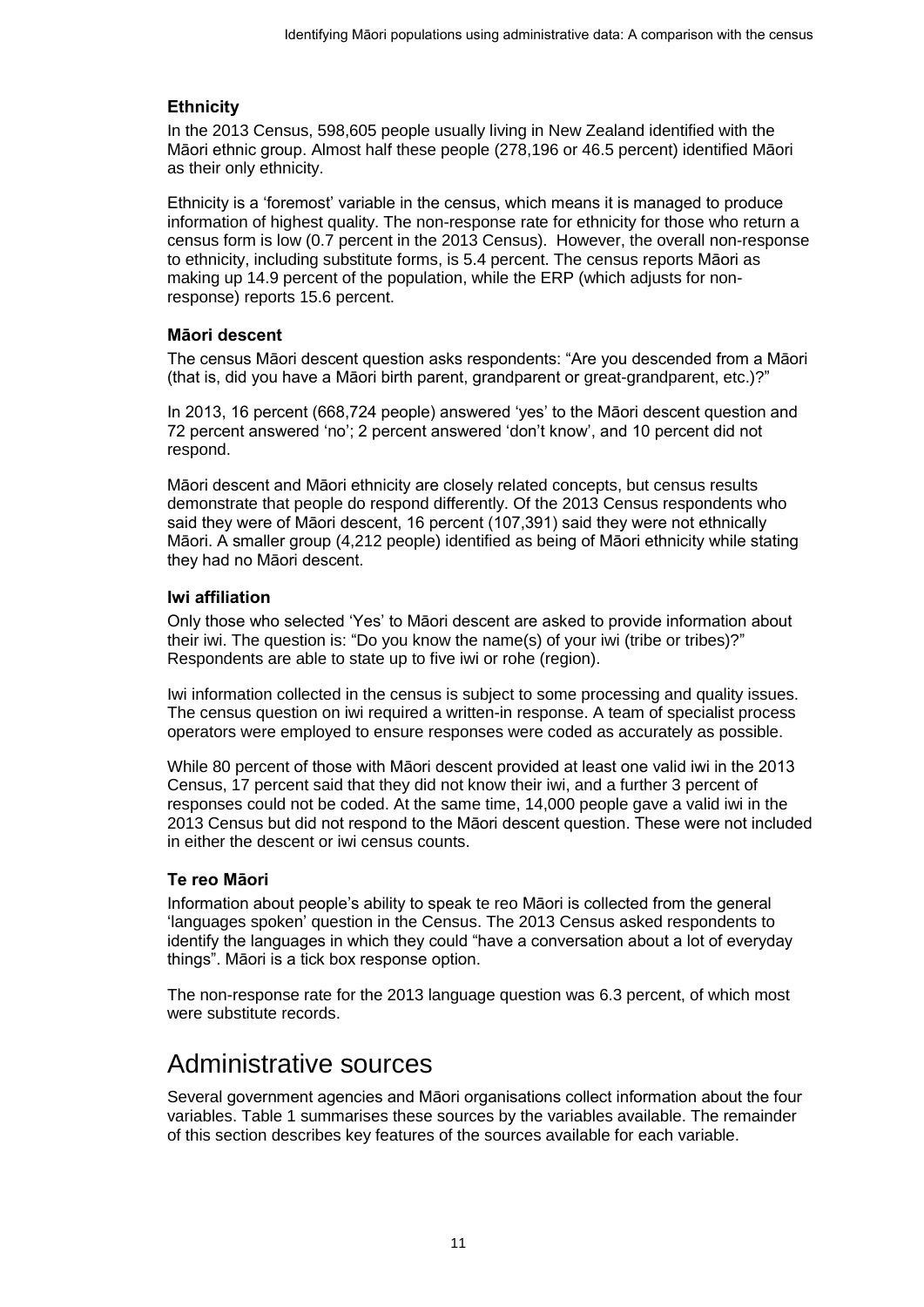<span id="page-11-0"></span>

| <b>Source</b>                                         | Māori<br>ethnicity | Māori<br>descent     | lwi                  | Te reo |
|-------------------------------------------------------|--------------------|----------------------|----------------------|--------|
| Department of Internal Affairs<br>(Births and Deaths) |                    |                      |                      | . .    |
| Ministry of Health                                    | ✓                  | $\ddot{\phantom{a}}$ |                      |        |
| Ministry of Education                                 | ✓                  | $\ddot{\phantom{0}}$ |                      |        |
| Ministry of Social Development                        |                    | $\ddot{\phantom{0}}$ |                      |        |
| <b>Accident Compensation</b><br>Corporation           |                    | $\ddot{\phantom{a}}$ | $\ddot{\phantom{0}}$ |        |
| <b>Electoral Commission</b>                           |                    | ✓                    | $\ddot{\phantom{0}}$ |        |
| Iwi registers                                         |                    |                      |                      |        |
| <b>Tūhono Trust</b>                                   | $\sim$             | ✓                    |                      |        |
| Symbol: not available                                 |                    |                      |                      |        |

#### **Table 1** 1. Administrative sources for the four variables **Administrative sources for the four variables**

#### **Administrative sources for ethnicity**

The main government agencies that collect ethnicity are: Department of Internal Affairs (DIA) Birth and Death registrations, Ministry of Health and health service providers, the Ministry of Education, and the Ministry of Social Development. Accident Compensation Commission data is also available.

Reid et al (2016) describe the ethnicity information collected by each of these agencies, primarily based on Cormack (2010) and Cormack & McLeod (2010). Most agencies apply the standard concepts of cultural affiliation, self-identification (where possible), and allow people to belong to more than one ethnic group.

Government agencies vary in the collection mode and questionnaire used to collect ethnicity information. Some forms, such as the birth registration form used since 1995, align very closely with the statistical standard, including having a nearly identical question to the census. Some other agencies use a question that is conceptually in line with the standard but differs in wording or presentation.

Response coding differs. Some agencies code to a higher (less detailed) level than the full level 4 classification, and others deal differently with multiple responses. Older data is often limited, and not consistent with the current standard.

The level of quality controls in place also varies. DIA works closely with Statistics NZ, which processes the data for publication of official statistics and closely monitors quality. Other agencies have few external checks on their data collection.

### **Administrative sources for Māori descent**

Relatively few government administrative sources collect information on Māori descent. Only birth and death registrations and electoral enrolments ask about Māori descent directly. Birth and death registrations are available in the IDI. Individual-level data for electoral enrolments are not available to Statistics NZ, due to restrictions in the Electoral Act 1993, although aggregate tables can be compared with census results.

DIA is responsible for birth registrations, and records go back to the 19th century. Until 1962, the agency kept separate registers for Māori births. The Māori birth register included tribe, residence and iwi details completed by the parents, however for the most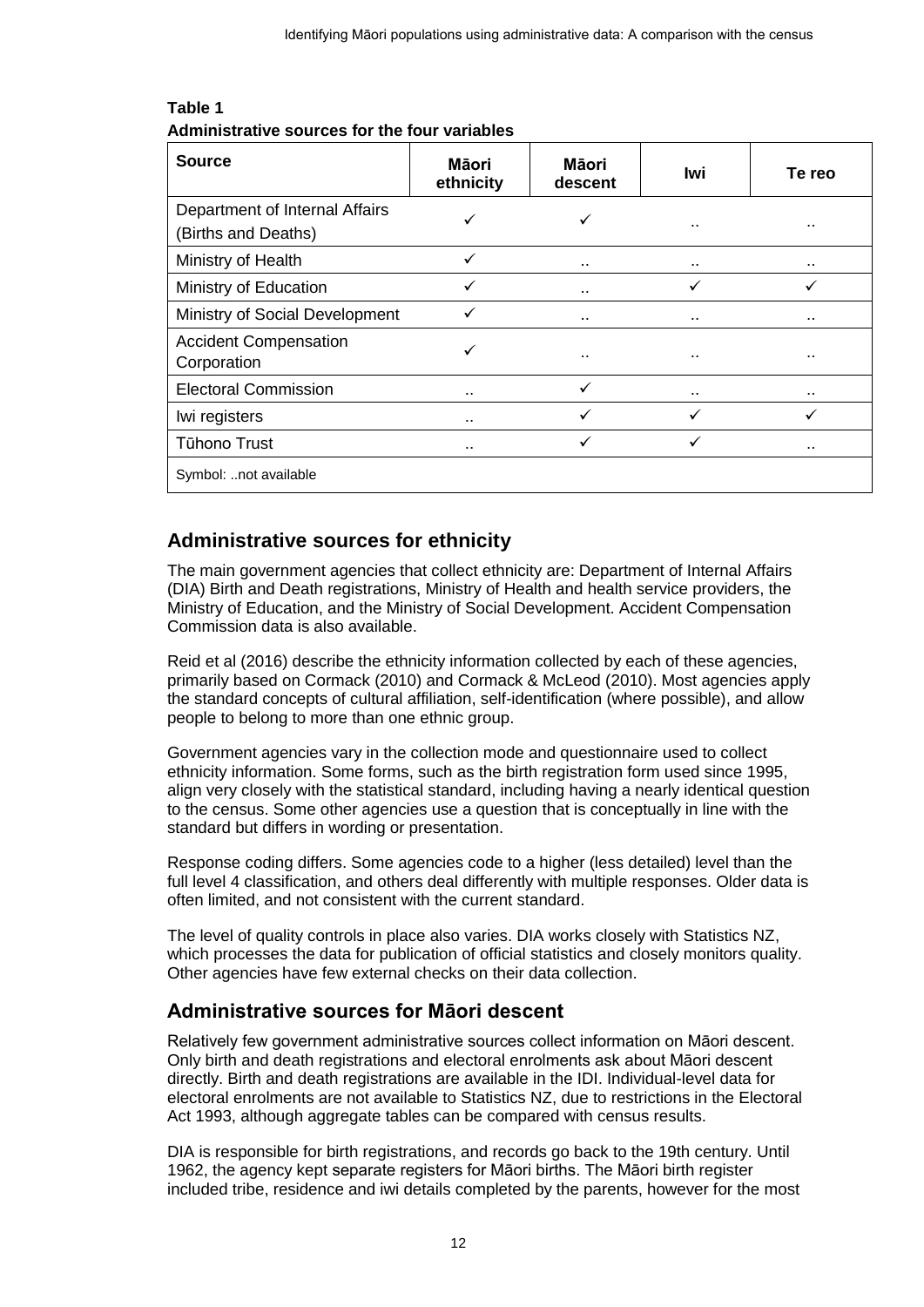part these fields have not been digitised. Between 1962 and September 1995 information was collected on the degree of Māori or Pacific Island blood and the tribe or island of the newborn's mother and father. While this definition is not consistent with the measurement of ethnicity, it is consistent with a measure of descent for Māori.

DIA introduced a new birth registration form in September 1995 that included an ethnic question consistent with the concept of ethnic self-identification. In addition the form included a question on Māori descent. The registration form includes ethnicity and Māori descent questions for the mother, father, and child. Since 1998, birth and death records have been recorded digitally.

Under the Electoral Act 1993, all people eligible to vote are required to enrol with the Electoral Commission. As part of registering to vote, you must answer the question "Are you a New Zealand Māori or a descendant of a New Zealand Māori?" Tick boxes for 'yes' and 'no' are provided (Electoral Commission, 2015). Responses to this question are used to determine the number of Māori electorates. Only people answering 'yes' to this question are eligible for the Māori electoral roll and to vote in the Māori electorates. The collection processes and quality of the data collected are generally good since it is crucial for running the electoral system. The major limitation of the electoral roll for this investigation is that only people 18 years or older are eligible to vote.

As a result of a concerted cross-government effort in the 1990s, Māori descent information from birth and death registrations, electoral enrolment data, and the census, is well-standardised. These sources each have the advantage of being single, centralised collections across the entire country that are all handled by a single agency. Birth and death registrations and electoral enrolment are also important legal processes.

#### **Administrative sources for iwi**

The main government source of iwi information is the Ministry of Education (MoE). Iwi information is now collected from all sectors of the education system (Education Counts).

[See Iwi data: collection and use](http://www.educationcounts.govt.nz/data-services/collecting-information/code-sets-and-classifications/iwi_data__collection_and_use) for more details.

Tertiary providers have been required to provide iwi affiliation of all first-year Māori students from 2002, although many providers have also provided comprehensive information on Māori students who had first enrolled in previous years.

All School Roll Returns have included iwi from 2007, and systematic collection of iwi for early childhood providers began in 2014. Coverage for iwi is therefore limited to younger age groups. Information is collected during the enrolment process at each early childhood centre, school, or tertiary institution.

The MoE provides guidelines for collecting iwi information on enrolment forms. Iwi affiliation is based on self-identification, and forms should allow for up to three iwi. Statistics NZ's iwi classification is used, and the iwi codes are organised into regional groupings for reporting. However, the wording of the question, and response options, varies widely across different schools and tertiary institutions.

Other government agencies have collected some iwi information, including through the Student Loans and Allowances scheme, by the Ministry of Health, by DIA in birth registrations, and by the Department of Corrections. However, due to the limited amount of data, these sources are not considered further.

Māori organisations also collect iwi information, and by default they also collect Māori descent. Most iwi have established their own registers of enrolled members – either as a precursor to, or a condition of, Treaty of Waitangi settlements. Unlike the census and most government agency data sources, iwi membership is not based on self-identification but on acknowledgement of whakapapa (genealogy), endorsed by the iwi or hapu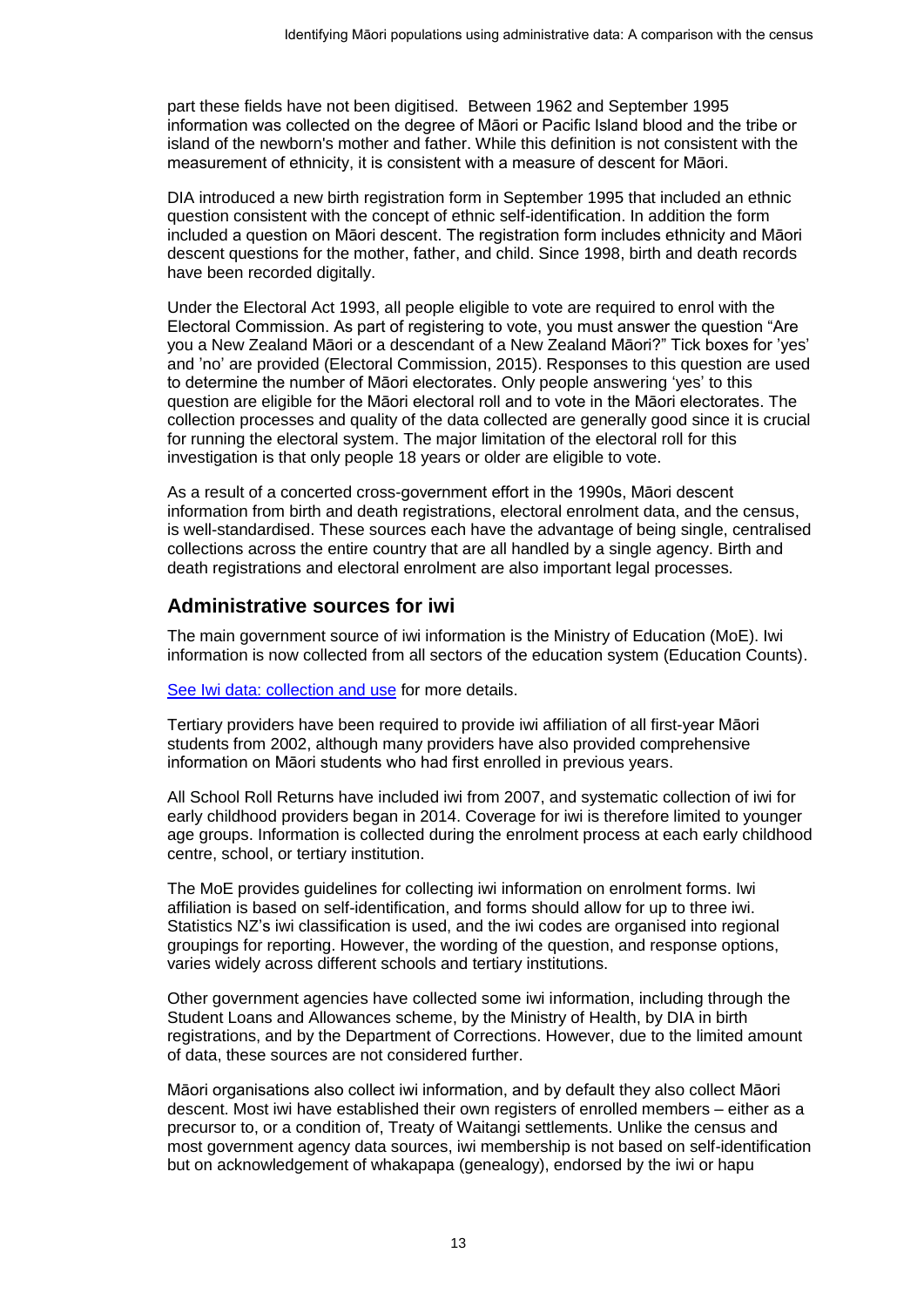kaumatua (elders) (Walling, Small-Rodriguez, & Kukutai, 2009). The registration process depends on the iwi's own protocol and its position in the settlement process.

Iwi registers vary in completeness and quality, depending on the success of Māori- or iwidriven initiatives and, to some extent, the iwi's position in the Treaty settlement process. Walling et al (2009) note the main sources of error on the Waikato-Tainui register are duplicate records, invalid applications, and deceased members being retained. Registers will only include those who register as members of the iwi, which is likely to be a subset of the iwi-affiliated population provided in the census. These issues are likely to result in some under-coverage and some over-coverage in iwi registers compared with the census.

No data for iwi registers was available in the IDI for this investigation.

[The Tūhono Trust](http://www.tuhono.net/en/about-tuhono) is an important pan-tribal iwi organisation. Through a 2003 amendment to the Electoral Act, the trust has a legislated role as Kaitiaki (guardian) of the iwi affiliation of Māori who are registered to vote. Secure systems allow Tūhono to facilitate sharing of information about Māori registered to vote with their affiliated iwi. Other pantribal organisations, such as urban Māori authorities and Māori business entities, also have an interest in the iwi affiliation of their members.

#### **Administrative sources for te reo**

Government data relating to te reo Māori is limited. MoE data about enrolment in kura kaupapa Māori (Māori-medium schools) or te reo courses may provide some information about its uptake, but studying a language is not the same as being able to have a conversation in that language. MoE data would not capture people who learned te reo at home or overseas, or who completed their education before the early 1990s.

MoE information is also available about te reo teachers. Since 2014, MoE has also collected information on 'language(s) spoken at home' from early childhood establishments. Some iwi have collected measures of te reo proficiency. While these sources might provide an indication of language proficiency, their coverage of the population is low.

The limited population coverage of these data sources, and the conceptual differences between them and the census, make replacing census Māori language information with administrative data unlikely at present. We do not consider te reo further in this paper.

## <span id="page-13-0"></span>Integrated Data Infrastructure

Statistics NZ developed the [Integrated Data Infrastructure](http://www.stats.govt.nz/idi) (IDI) as an environment in which to link multiple data sources in a systematic and secure way. It was developed to produce official statistics outputs and to allow Statistics NZ staff and external researchers to conduct policy evaluation and research on people's transitions and outcomes. The IDI contains administrative and survey datasets, linked at the individual level. The IDI continues to change as new datasets are added.

This section describes the structure and content of the IDI in May 2015.

The structure of the IDI is shown in figure 3 (appendix). The structure can be described as a central 'spine' to which a series of data collections are linked. The target population for the spine is all individuals who have ever been residents of New Zealand. Three data sources are linked together probabilistically to create the spine: a list of all IRD numbers issued by Inland Revenue; a list of all births registered in New Zealand since 1920; and a list of all visas granted to migrants from 1997 (excluding visitor and transit visas). Other datasets are linked to the IDI spine and include a wide range of subject areas.

Statistics NZ (2014c) describes the linking methodology. Priority is placed on obtaining a high precision rate, ie minimising creating erroneous links, with the trade-off that more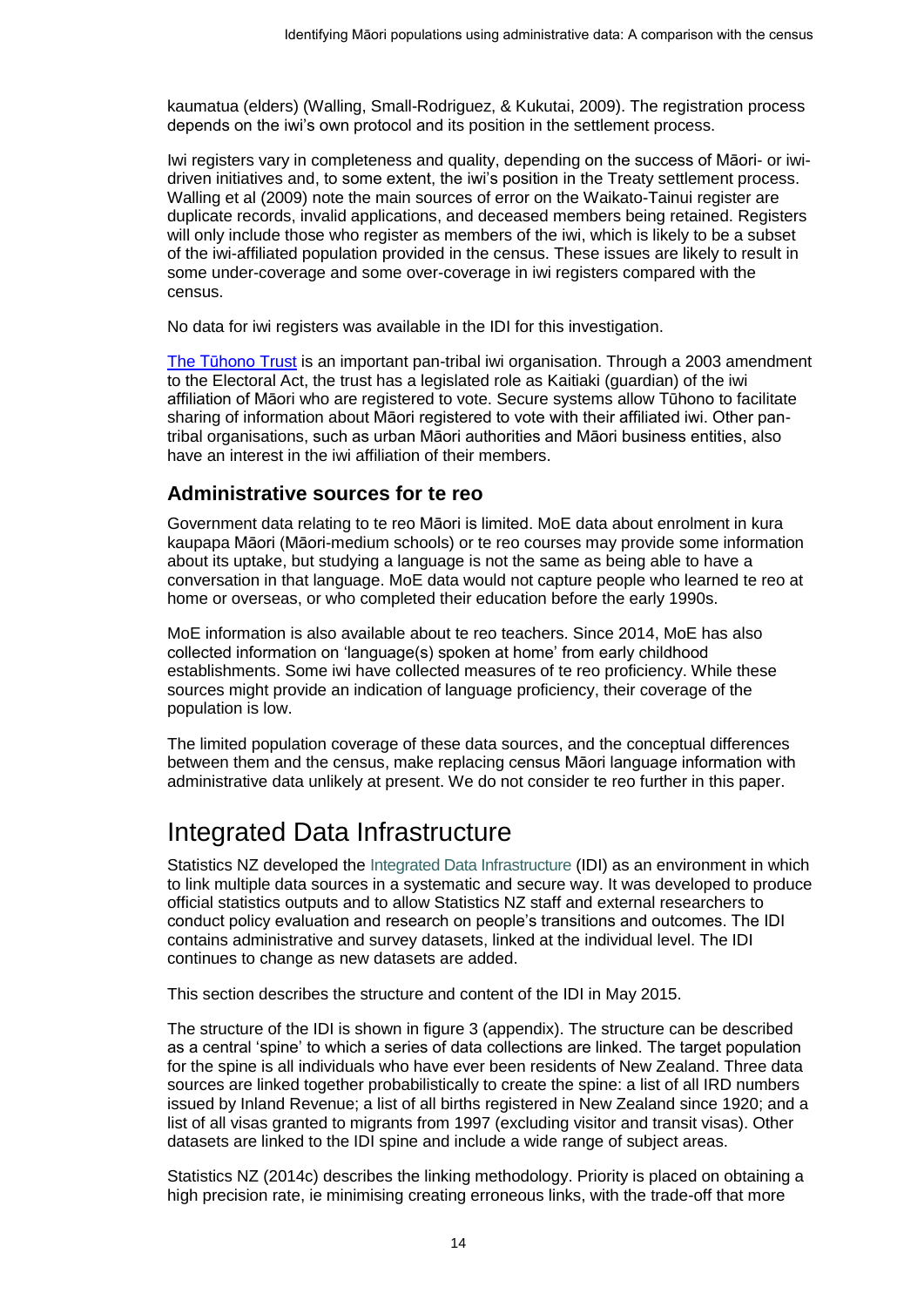correct links may be missed. In practice, linkages are designed so that under 2 percent of links made are erroneous.

The IDI contains summary tables that provide core information about individuals (age, sex, ethnicity, and geographic location) summarised from across the available data sources.

For ethnicity, IDI business rules are applied to standardise the ethnic codes received from each agency. Ethnic information for each individual is combined in the IDI Personal Details table. In the process applied in 2015, ethnicity in the Personal Details table is a combination of the original responses given to separate agencies, coded to level one of the 2005 Ethnic Standard. An ethnic group is recorded wherever it is captured by any agency, at any point in time (ever-recorded).

Of the administrative sources described above, most were available in the May 2015 IDI. The exceptions are electoral roll data, Māori-owned sources such as iwi registers, and data from pan-iwi organisations.

### <span id="page-14-0"></span>Linking the census to the IDI

The 2013 Census has been linked to the IDI spine to enable comparisons between the information available for an individual in the administrative sources, and the responses provided by the same person in the census. This linked Census-IDI dataset was created by Census Transformation in May 2015. The linking was done to better understand the coverage and quality of census information in the IDI; the linked data was only available to approved Statistics NZ staff working on the Census Transformation programme.

Linking was completed in Quality Stage using probabilistic matching techniques. The variables full name, date of birth, sex, meshblock of usual residence, and country of birth were used in the linkage process. Overall, 3,920,364 census records were linked to the IDI (92.4 percent of the census count). Of most interest for this paper, 95.4 percent of census records for New Zealand residents in households where forms were returned (non-substitute households) were linked to the IDI. The linkage rate was better for individuals who had used e-forms (98 percent linked) than for paper forms (93 percent linked). The links in this dataset have an estimated false positive rate of less than 1 percent (where an incorrect link is made between two different individuals).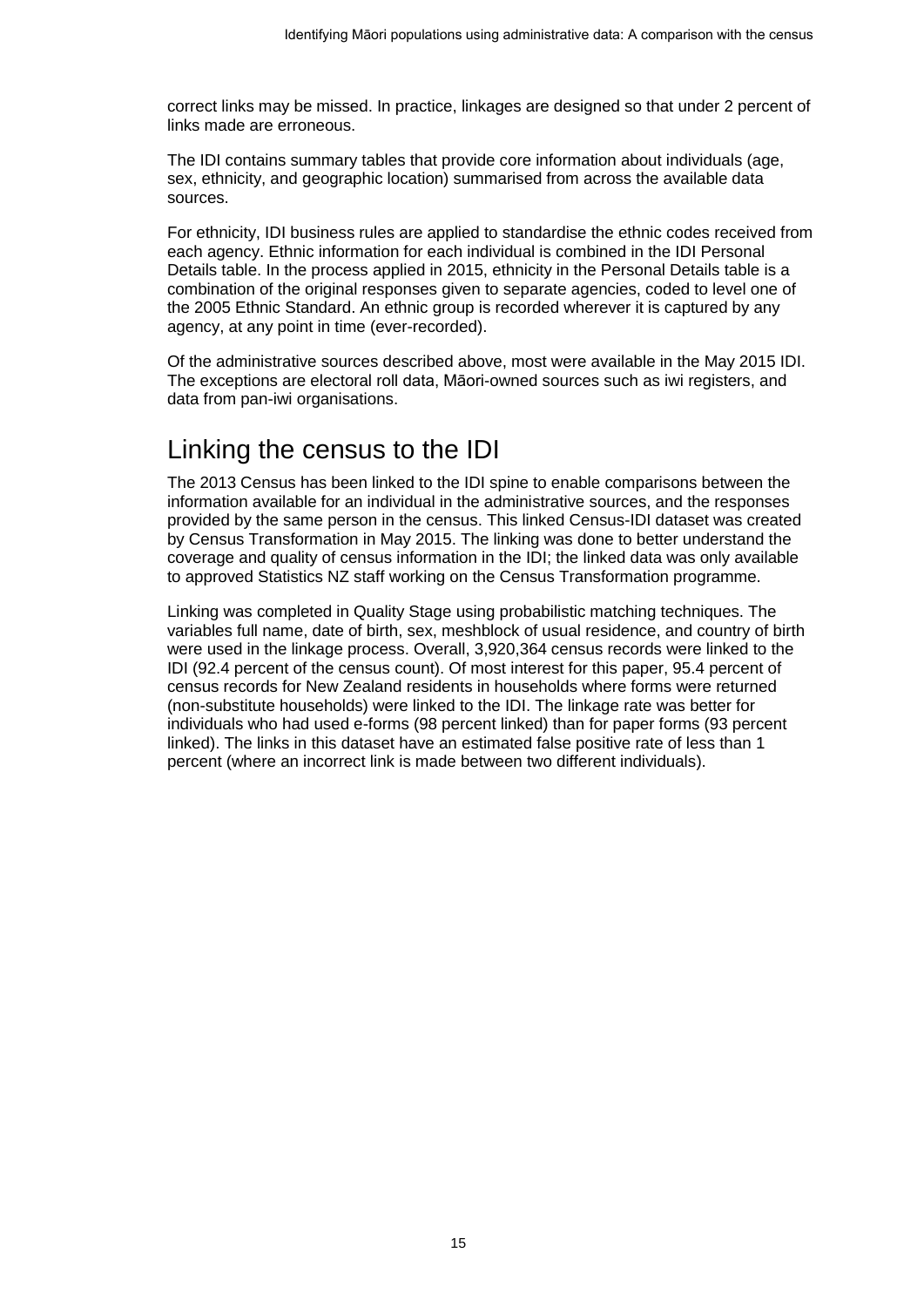

## <span id="page-15-0"></span>6 Results

Results are presented for each of the four variables in turn. We first assess the coverage of the data sources. For those in the linked Census-IDI dataset, we compare aggregate results, and then show a cross-classification of individual-level responses.

## <span id="page-15-1"></span>Māori ethnicity

#### **Coverage**

While the coverage of administrative sources varies depending on the agency, nearly everyone (98.6 percent) in the linked Census-IDI data has an ethnic code recorded from at least one source in the IDI. While there is some variation by age, sex, and ethnic group, ethnicity information is available for more than 95 percent at every single year of age, and for each main ethnic group.

#### **Aggregate comparison**

Table 2 shows the total responses for the Māori ethnic group in the administrative sources and the census. While almost 600,000 people reported being of Māori ethnicity in the census, table 2 includes only records available in the particular administrative source and that were linked to usual residents in the census. For example, of the birth registration records linked to the census, 188,700 are recorded as Māori in the census, and 187,600 have Māori ethnicity in the births data. The final column shows these total responses expressed as a ratio of the administrative source to the census (0.99 in this case) and provides a measure of the consistency of each source compared with the census.

Birth registrations have a ratio of almost 1, indicating very good agreement with the census at an aggregate level. All other single sources have a ratio less than 1, indicating fewer people are stating they are Māori than in the census.

#### **Table 2**

#### <span id="page-15-2"></span>**Total responses for Māori ethnic group for the census and administrative sources (linked Census-IDI source data only)** 2013

| <b>Administrative source</b>   | <b>Ratio</b>  |                                 |                     |
|--------------------------------|---------------|---------------------------------|---------------------|
|                                | <b>Census</b> | <b>Administrative</b><br>source | <b>Admin:Census</b> |
| <b>DIA Birth registrations</b> | 188,700       | 187,600                         | 0.99                |
| <b>Health NHI</b>              | 561,200       | 440,700                         | 0.79                |
| MoE Tertiary enrolments        | 261,400       | 241,700                         | 0.92                |
| <b>MoE School enrolments</b>   | 227,300       | 202,300                         | 0.89                |
| <b>MSD</b>                     | 247,900       | 230,900                         | 0.93                |
| <b>ACC</b>                     | 227,000       | 167,300                         | 0.74                |
| Ever-recorded, all sources     | 569,600       | 678,400                         | 1.19                |
| Ranked sources                 | 566,700       | 522,500                         | 0.92                |

To provide ethnicity information for the whole population, we must combine the information from these data sources. The bottom two rows in table 2 show results from applying two methods of combining ethnicity from different administrative sources. The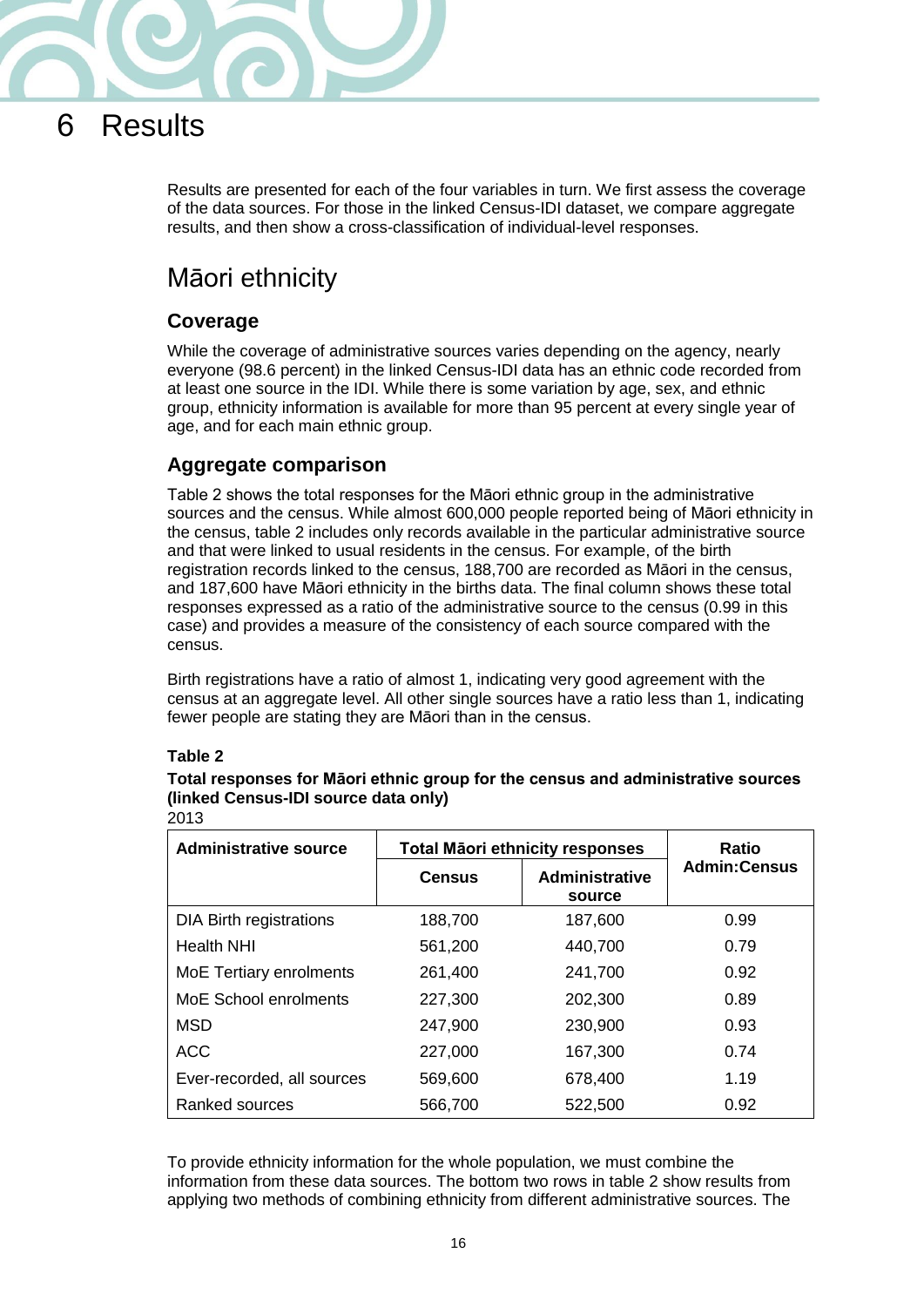'ever-recorded' ethnicity assigns a person to the Māori ethnic group if they are recorded as Māori in any contributing source, at any time. This is the method used in the IDI Personal Details table in 2015. The total responses ratio of 1.19 shows that the everrecorded method inflates the Māori ethnicity count compared with the census by nearly 20 percent.

Another approach is to choose only one source of ethnicity for each person, but to choose the highest quality source available. In the ranking used here, birth registrations have the highest ranking, followed by Ministry of Education, Ministry of Health, and lastly Accident Compensation Corporation data. The ratio of 0.92 for this ranking method is closer to 1 than the ever-recorded ratio; however, Māori are still being undercounted compared with the census. Ranking the sources does provide almost full coverage, but it cannot fully make up for the lower number of Māori responses in many sources.

Similar patterns are seen for other ethnic groups when these methods are applied.

#### **Individual-level comparison**

The linked Census-IDI data allows us to compare responses at an individual level. Much of the discrepancy between administrative sources and the census is due to the lower reporting of multiple ethnicities in administrative data. Figure 1 shows agreement of the administrative sources with the ethnic profile reported in the census, for single Māori ethnicity or Māori in combination with another ethnic group. Reporting of sole Māori is reasonably consistent across all administrative sources with 80 to 90 percent of those reporting sole Māori in the census also reporting sole Māori in the administrative sources. Only birth registrations achieves a similar consistency for Māori in combination with another ethnic group. Other administrative sources have less than 50 percent reporting Māori in combination with another ethnicity when they do in the census. Similar patterns are found for other level 1 ethnic groups reported singly or in combination.

<span id="page-16-0"></span>

#### **Figure 2**

Source: Statistics New Zealand

The two methods that bring together all the data sources show opposite results. The ever-recorded method has only 50 percent agreement with the census for sole Māori, but almost 90 percent agreement for Māori combined with another group. In contrast, the ranking method retains the high agreement for sole Māori seen in the individual sources, but still has lower agreement than the census for the combined Māori ethnic group.

Reid and Gleisner (2016) provide more detailed results and for all level 1 ethnic groups.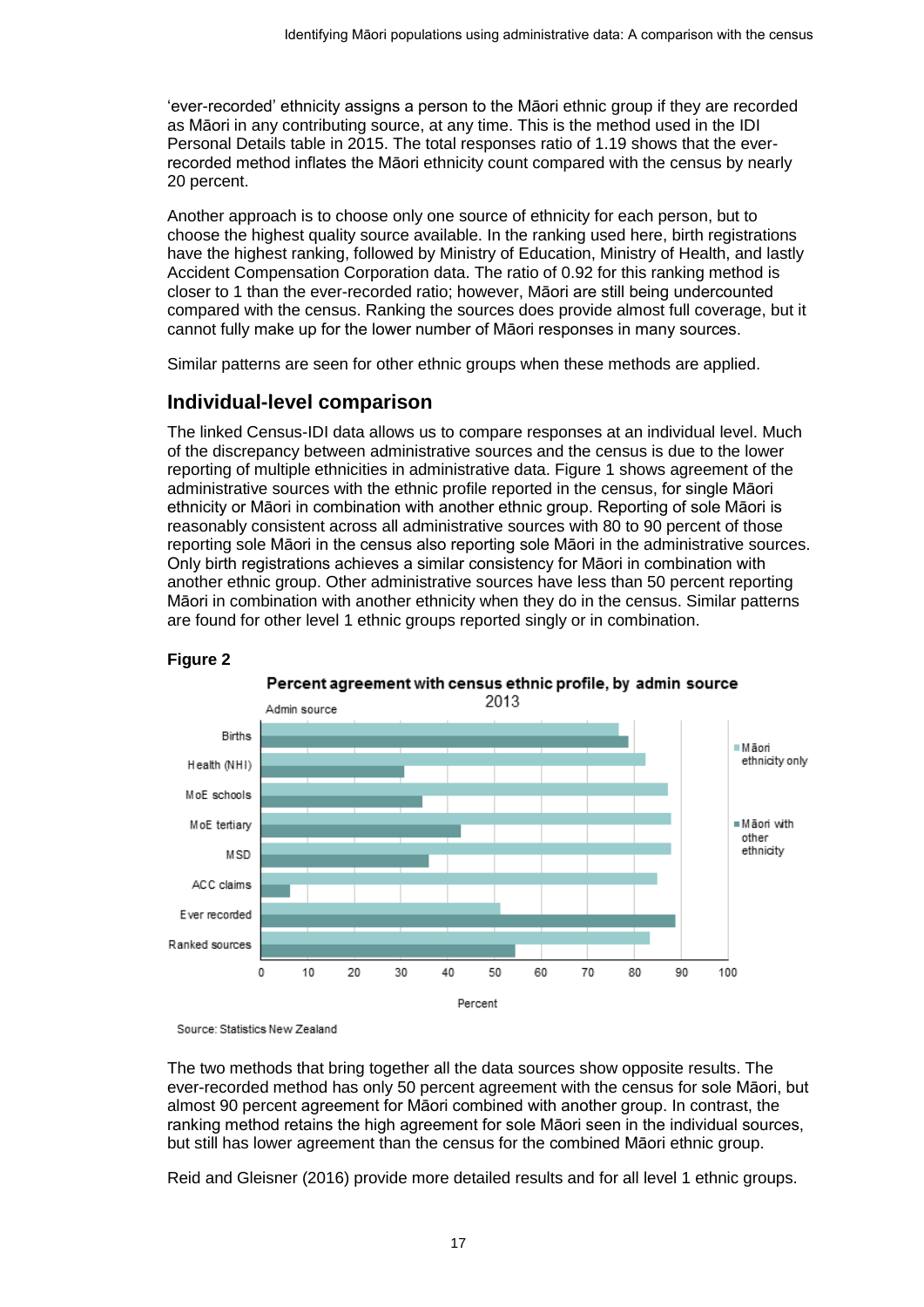## <span id="page-17-0"></span>Māori descent

#### **Coverage**

Māori descent information is available from two government sources, electoral enrolments and birth registrations, which provide complementary coverage of adults and children, respectively.

Adults from age 18 years are entitled to vote. The electoral roll's Māori descent population in 2013 is 93 percent of the Māori descent estimated resident population (ERP) aged 18 years and over. Coverage is lower for younger adults, but from about age 25, electoral numbers hover around 100 percent of the ERP (figure 3). These aggregate results may conceal additional over-coverage and under-coverage compared with the ERP.

#### **Figure 3**

<span id="page-17-1"></span>

Birth registrations provide Māori descent for babies born in New Zealand since 1995. Completion of the Māori descent question is high, with about 0.5 percent missing responses and a further 2.9 percent coded 'don't know' or 'unknown'. Children of Māori descent not included are those born overseas to Māori parents who return to live in New Zealand. Of people stating they were of Māori descent in the 2013 Census, 97.9 percent were born in New Zealand and 2.1 percent were born overseas. Birth registrations therefore provide close to full coverage of those with Māori descent born since 1995.

Since 1995 birth registrations have also recorded Māori descent for the parents of these babies, which provides some coverage of the adult population. However, there is no information on Māori descent for children born overseas. While we might assume most are not of Māori descent, we cannot confirm this directly.

Birth registrations before 1995 collected information on the 'degree of Māori blood'. While unsuitable as a measure of ethnicity, this may have potential as a partial source of descent information. We do not investigate this data here.

Over time, the combination of birth registrations since 1995 and electoral enrolment data is likely to provide high coverage of Māori descent for people living in New Zealand. However, change to the Electoral Act will be required to make full use of the electoral roll in a linked-data environment.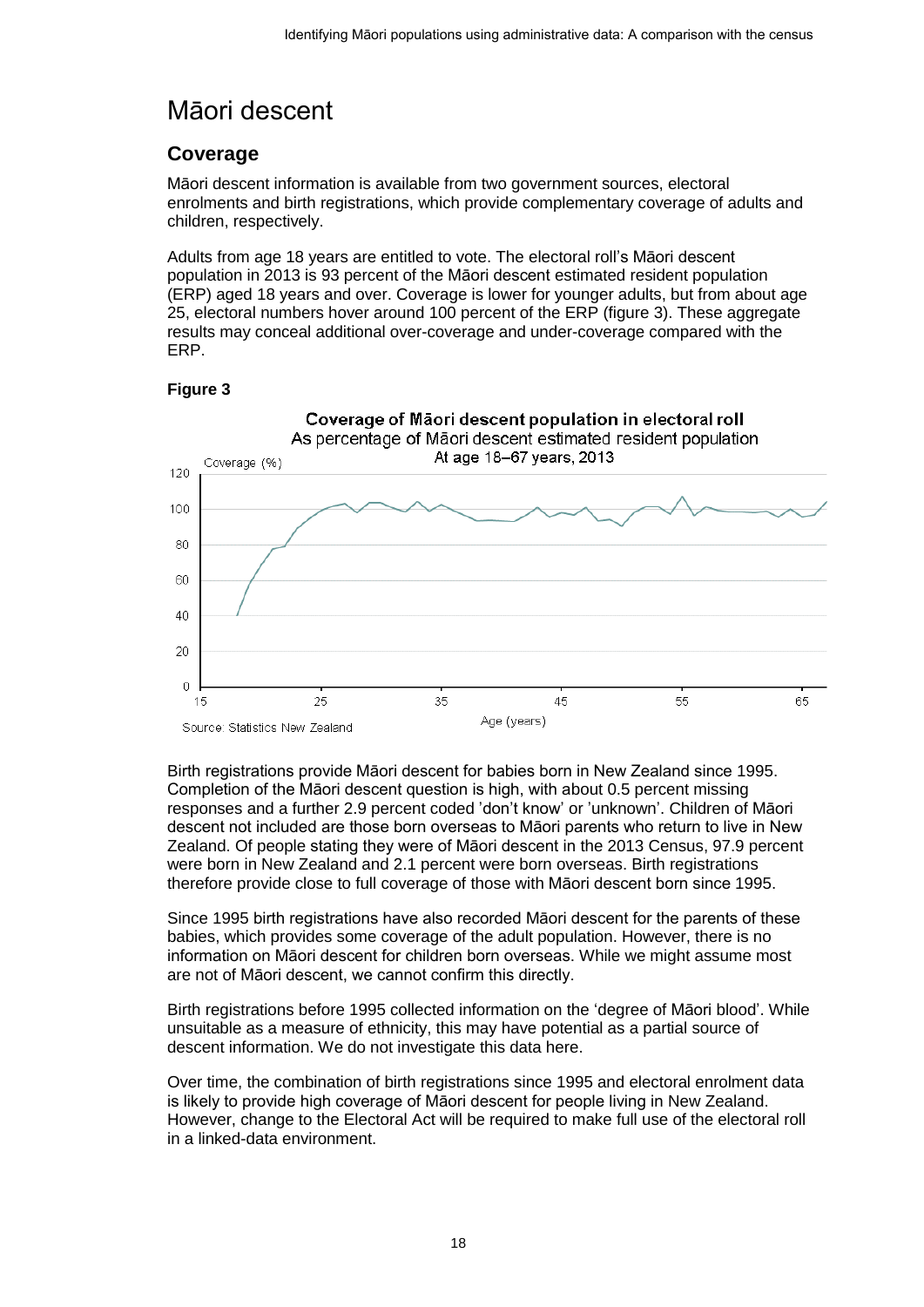#### **Aggregate comparison**

For this analysis we use birth registrations data from 1998, when digitisation was introduced. Registrations from 5 March 1998 are used to coincide with children aged 0 to 14 years in the 2013 Census. Since we use the linked Census-IDI data to compare the individual responses, linkage rates may affect the analysis. The first row of table 3 shows linkage results for all census children 0–14 years, but includes substitute records that cannot be linked to the IDI and have missing values for Māori descent.

Of the 764,600 children aged 0–14 years in the census with non-missing values for Māori descent, 96 percent were linked to the IDI spine and 87 percent (662,000) to their birth registration. Most of those not linked to the New Zealand birth registrations are born overseas, and respond as 'Māori descent = No'. Just 3 percent stated they were born overseas and with 'Māori descent = Yes'.

For these children linked to their birth registration, 450,000 mothers and 421,700 fathers are present in the registration data. Parents may have more than one child registered, so we expect to see more children than parents. For parents to be included in this analysis, they must first be linked to the IDI spine. Lower linkage rates in the IDI between birth parents and the IDI spine reduce the effective coverage of the parent information in birth registration records, particularly for mothers. Of all the birth parents, 52 percent of mothers and 72 percent of fathers were linked back to their census record.

We note that this final percentage is calculated using different units: 'number of individuals' (linked to the census) are divided by the 'number of records' (of parents in the birth registrations). The processes used in the IDI mean that mothers and fathers could be present more than once in the birth registrations where they have multiple children, but the parent records were not recognised as belonging to the same individual. Parents linked to the spine and then to the census can be assumed to be unique individuals.

#### **Table 3**

#### <span id="page-18-0"></span>**Linkage rates and missing data for census records linked to birth registrations**  For children, mothers, and fathers, 2013

|                                           | <b>Base</b><br>number | <b>Linked to IDI spine</b> |                    | In census-births<br>linked data |                    |
|-------------------------------------------|-----------------------|----------------------------|--------------------|---------------------------------|--------------------|
|                                           |                       | <b>Number</b>              | Percent<br>of base | <b>Number</b>                   | Percent<br>of base |
| Census 0-14 years                         | 865,600               | 795,300                    | 92                 | 715,600                         | 83                 |
| Census 0-14 years<br>Māori descent Yes/No | 764,600               | 735,900                    | 96                 | 662,000                         | 87                 |
| Mothers of linked births                  | 450,000               | 252,500                    | 56                 | 236,000                         | 52                 |
| Fathers of linked births                  | 421,700               | 357,400                    | 85                 | 304,500                         | 72                 |

Using the records linked between census and birth registrations as we did for ethnicity, we compare total responses for 'Māori descent = Yes' between census and birth registrations. Table 4 shows that at an aggregate level birth registrations are very similar to the census – the ratio of 0.97 for children shows births are slightly under-reporting those with Māori descent when compared with the census. Results are consistent across children, mothers, and fathers.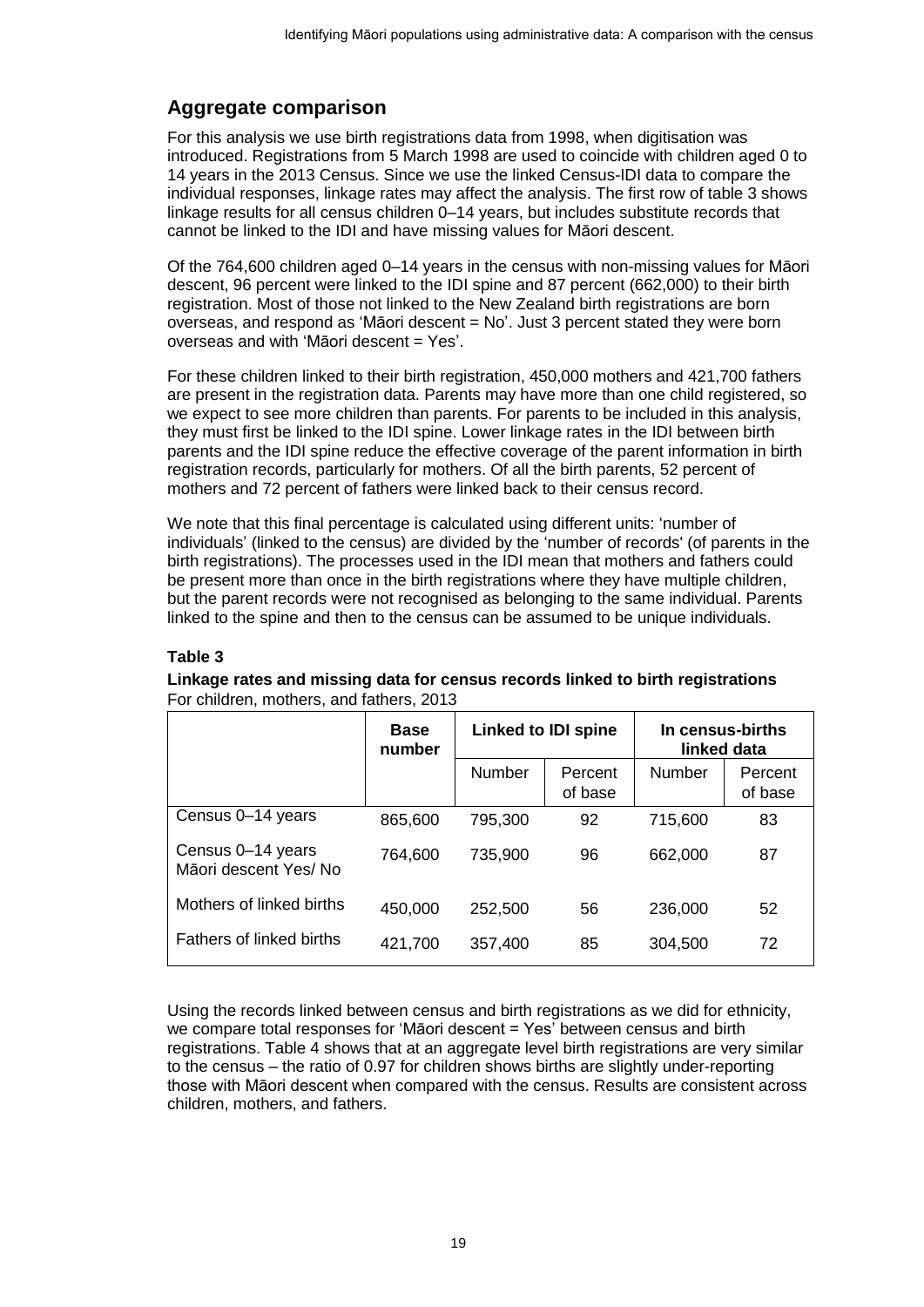#### **Table 4**

#### <span id="page-19-0"></span>**Total responses for 'Māori descent=Yes' for census and birth registration records (linked data only)**

|                | <b>Census</b> | <b>Birth registrations</b> | Ratio                |
|----------------|---------------|----------------------------|----------------------|
|                |               |                            | <b>Births:Census</b> |
| Children       | 205,000       | 197,900                    | 0.97                 |
| <b>Mothers</b> | 50,900        | 48,600                     | 0.95                 |
| <b>Fathers</b> | 46,700        | 45,500                     | 0.97                 |

#### **Individual-level comparison**

We compare Māori descent responses for birth registrations with 2013 Census responses for the same individuals, now also excluding records with missing responses in the birth registrations. Tables 5a, 5b, and 5c show the cross-classification of 'yes' and 'no' Māori descent responses, and the percent of the total in each cell.

For the children, 96 percent of individuals provide the same 'yes', or 'no' Māori descent response for births and census. The births-to-census ratio of slightly less than 1 for Māori descent = 'yes' is a result of 'no' responses in the births data where the census response was 'yes', being about twice the number that were misclassified in the opposite direction. A similar pattern is seen for mothers and fathers.

#### **Table 5a**

<span id="page-19-1"></span>**Comparison of Māori descent response for children in birth records and census** Counts and percentage of total (linked data only), 2013

|                     |       | Births: children Māori descent response |    |         |       |         |      |
|---------------------|-------|-----------------------------------------|----|---------|-------|---------|------|
|                     |       | Yes                                     | No |         | Total |         |      |
|                     |       | Number                                  | %  | Number  | $\%$  | Number  | $\%$ |
|                     | Yes   | 177,900                                 | 28 | 17,400  | 3     | 195,300 | 30   |
| <b>Census Māori</b> | No    | 8,000                                   | 1  | 439,800 | 68    | 447,800 | 70   |
| descent response    | Total | 185,800                                 | 29 | 457,300 | 71    | 643,100 | 100  |

#### **Table 5b**

<span id="page-19-2"></span>**Comparison of Māori descent response for mothers in birth records and census**  Counts and percentage of total (linked data only), 2013

|                     |       | Births: mothers Māori descent response |    |         |    |         |     |  |
|---------------------|-------|----------------------------------------|----|---------|----|---------|-----|--|
|                     |       | Yes                                    |    | No      |    | Total   |     |  |
|                     |       | Number                                 | %  | Number  | %  | Number  | ℅   |  |
| <b>Census Māori</b> | Yes   | 45,500                                 | 21 | 3,200   | 1  | 48,700  | 22  |  |
| descent             | No    | 1,100                                  | 1  | 169,200 | 77 | 170,300 | 78  |  |
| response            | Total | 46,600                                 | 21 | 172,400 | 79 | 219,000 | 100 |  |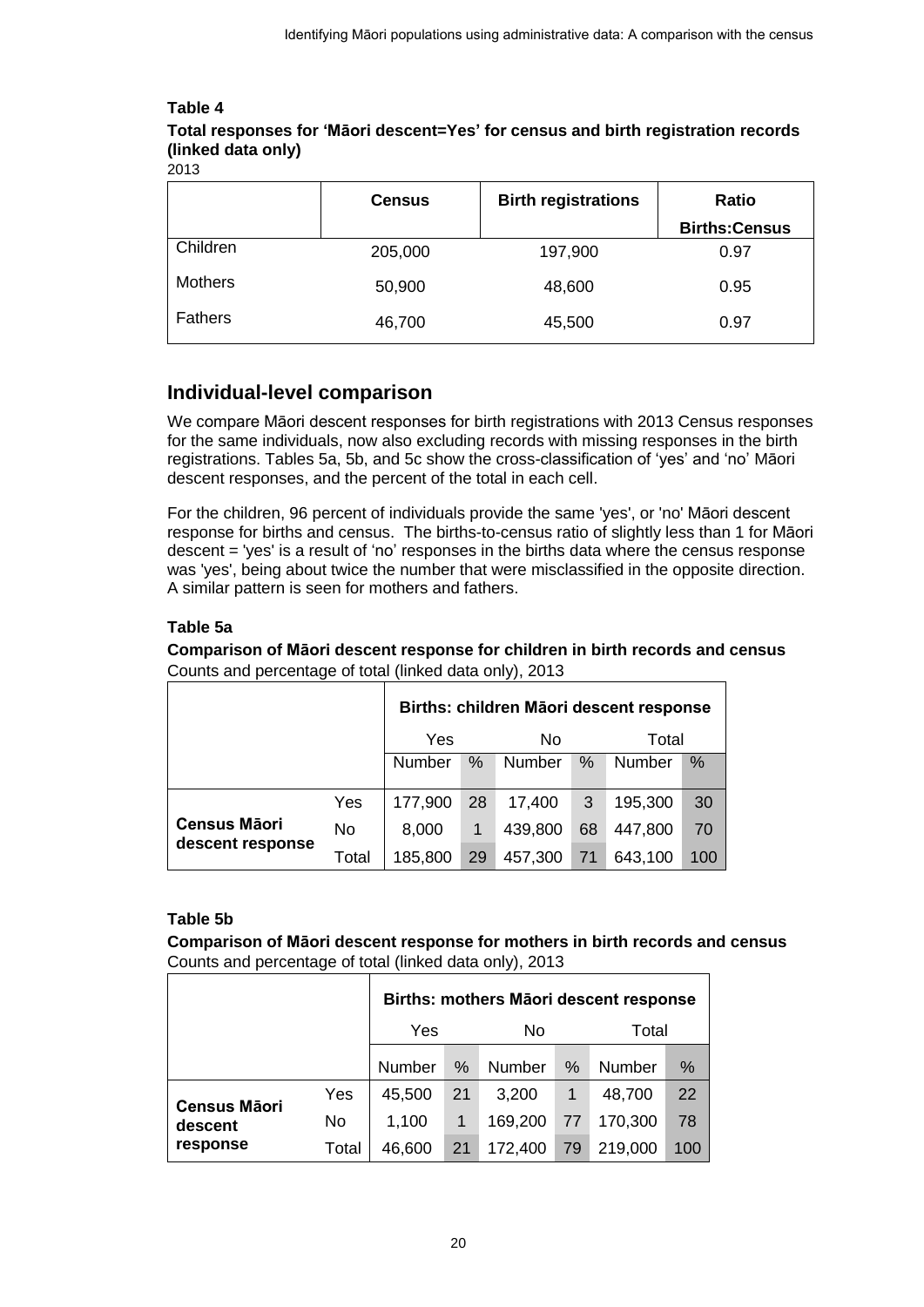#### <span id="page-20-1"></span>**Table 5c Comparison of Māori descent response for fathers in birth records and census** Counts and percentage of total (linked data only), 2013

|                     |       | Births: fathers Māori descent response |    |         |       |         |     |
|---------------------|-------|----------------------------------------|----|---------|-------|---------|-----|
|                     | Yes   |                                        | No |         | Total |         |     |
|                     |       | <b>Number</b>                          | %  | Number  | %     | Number  | %   |
| <b>Census Māori</b> | Yes   | 41,000                                 | 15 | 3,600   |       | 44,600  | 16  |
| descent             | No    | 1,700                                  | 1  | 231,800 | 83    | 233,600 | 84  |
| response            | Total | 42,800                                 | 15 | 235,400 | 85    | 278,200 | 100 |

## <span id="page-20-0"></span>Iwi affiliation

The starting point for iwi results is the New Zealand residents who answered 'yes' to Māori descent in the 2013 Census, and were linked to MoE data through either the school roll returns (schools) or tertiary qualification enrolments (tertiary).

#### **Coverage**

Coverage of the MoE information is restricted to younger ages because students are usually children or younger adults, and because of the fairly recent start to data collection. The schools data used in this analysis is mainly for those aged 5 to 25 years in 2013; tertiary data are mainly for people aged 18 years and over, with most individuals being under 40 years.

The census obtains valid iwi responses from 80 percent of those indicating they are of Māori descent. The MoE response rates for iwi are lower, with 68 percent of tertiary data providing a valid iwi when they identified as Māori descent in the census, and just 34 percent for schools (table 6).

#### **Table 6**

#### <span id="page-20-2"></span>**Valid iwi responses in the census and linked Ministry of Education data**  2013

| <b>Base population</b>           | Age range      | Māori descent | Valid iwi responses |         |  |
|----------------------------------|----------------|---------------|---------------------|---------|--|
| group                            | covered        | in Census     | Number              | Percent |  |
| Census usual<br>residents        | All ages       | 668,700       | 535,900             | 80      |  |
| Census linked to IDI             | All ages       | 640,000       | 513,600             | 80      |  |
| MoE schools linked<br>to census  | $5 - 25$ years | 253,100       | 86,700              | 34      |  |
| MoE tertiary linked to<br>census | 18 years $+$   | 291,100       | 198,500             | 68      |  |

The combination of coverage limitations and missing data mean that combining MoE data from either source provides valid iwi responses for 42 percent of the 2013 Census Māori descent population.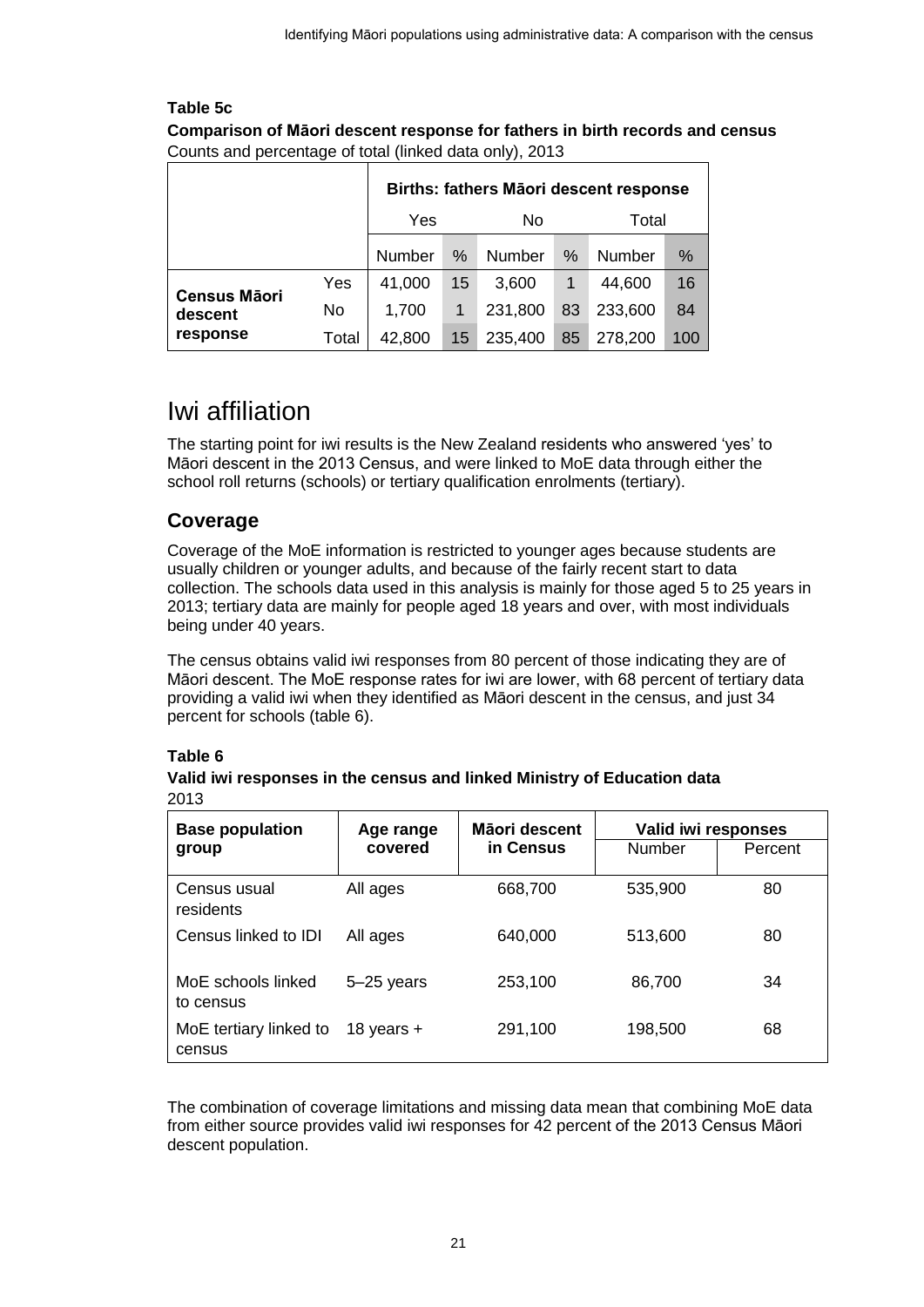### **Aggregate comparison**

As with ethnicity, people provide multiple responses for iwi. Table 7 shows the ratio of total responses for an iwi in the schools and tertiary education sources compared with the census.

Because the classification has 128 iwi, we present results for the 12 largest iwi only. The first column shows the total responses from the full 2013 Census dataset for comparison. The 'Linked Census iwi responses' columns show the total number of responses received for each iwi in the census, restricted to individuals who linked to the education datasets. The schools and tertiary iwi responses columns are the number of responses for that iwi in the education data linked to the census. The ratio is the education total divided by the linked census total. As before, a ratio close to 1 indicates high consistency between the census and education data.

Note: the education datasets in the IDI can contain multiple records for an individual, corresponding to distinct enrolments across different institutions or years. Iwi information in each record can vary. For this paper, we use the record containing the most iwi responses, and have not attempted to reconcile or combine responses from different records.

#### **Table 7**

#### <span id="page-21-0"></span>**Total responses for 12 largest iwi**

Census and Ministry of Education (linked data only)

| Iwi name                               | 2013<br>Census         | <b>Schools</b>                    |                  |                           | <b>Tertiary</b>                   |                  |                           |
|----------------------------------------|------------------------|-----------------------------------|------------------|---------------------------|-----------------------------------|------------------|---------------------------|
|                                        | Total iwi<br>responses | Linked<br>Census iwi<br>responses | Iwi<br>responses | Ratio<br>admin:<br>census | Linked<br>Census iwi<br>responses | Iwi<br>responses | Ratio<br>admin:<br>census |
| Ngāpuhi                                | 125,600                | 49,900                            | 22,300           | 0.45                      | 53,800                            | 46,600           | 0.87                      |
| Ngāti Porou                            | 71,000                 | 28,300                            | 12,600           | 0.44                      | 32,500                            | 29,800           | 0.92                      |
| Ngāi Tahu                              | 54,800                 | 20,900                            | 6,300            | 0.30                      | 24,000                            | 16,300           | 0.68                      |
| Waikato                                | 40,100                 | 16,000                            | 1,700            | 0.11                      | 18,000                            | 5,900            | 0.32                      |
| Ngāti<br>Tuwharetoa                    | 35,900                 | 14,400                            | 5,200            | 0.36                      | 15,900                            | 12,400           | 0.78                      |
| Ngāti Maniapoto                        | 35,400                 | 13,800                            | 4,700            | 0.34                      | 15,900                            | 11,500           | 0.72                      |
| Tuhoe                                  | 34,900                 | 14,400                            | 7,000            | 0.49                      | 15,200                            | 13,900           | 0.91                      |
| Ngāti Kahungunu<br>ki Te Wairoa        | 21,100                 | 8,200                             | 800              | 0.10                      | 10,000                            | 3,600            | 0.36                      |
| Te Arawa                               | 19,700                 | 8,000                             | 5,000            | 0.63                      | 8,900                             | 11,100           | 1.24                      |
| Ngāti<br>Kahungunu, reg<br>unspecified | 18,300                 | 7,500                             | 7,000            | 0.94                      | 7,900                             | 14,100           | 1.78                      |
| Te Rawara                              | 16,500                 | 6,200                             | 1,900            | 0.30                      | 7,800                             | 5,400            | 0.69                      |
| Ngāti Awa                              | 16,200                 | 6,300                             | 2,800            | 0.45                      | 7,600                             | 6,600            | 0.87                      |

All but two of the ratios are less than 1, indicating that the education data consistently undercounts iwi affiliation when compared with the census. Ratios for schools data, being mainly less than 0.5, are lower than tertiary institutions – where most are between 0.7 and 0.9. There is also considerable variation among iwi. Tuhoe, Ngāti Porou, Ngāpuhi, and Ngāti Awa show ratios closest to 1 in both schools and tertiary data, while Waikato has the lowest ratio in both sources. Differences in people's responses and coding practices are likely to be affecting results for the two Ngāti Kahungunu categories.

We note that MoE reports their results on iwi regional groupings, rather than individual iwi. This may improve some results, particularly where there are coding difficulties.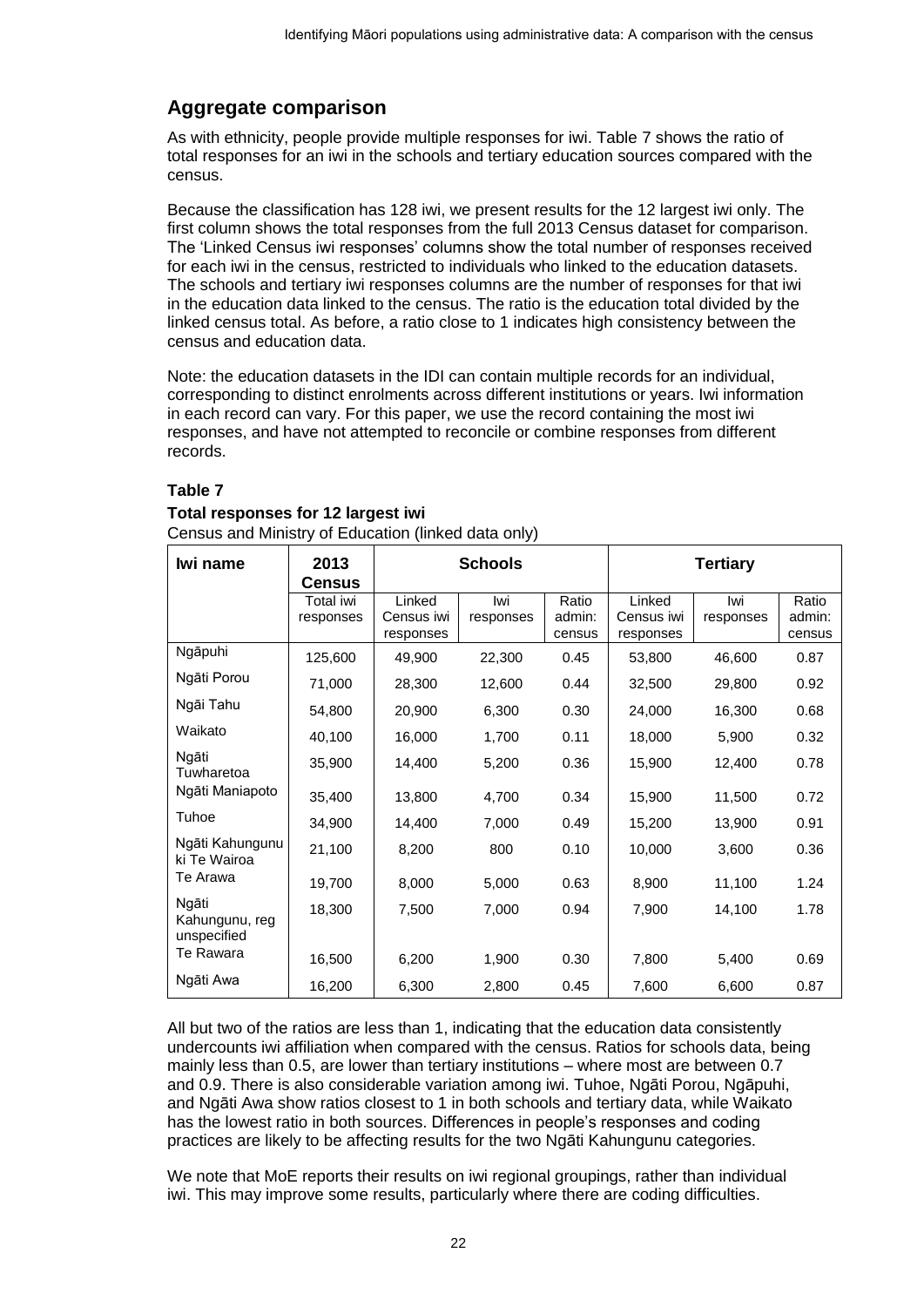#### **Individual-level comparison**

For people who provide an iwi in the education data, we can also look at how consistent the reported iwi affiliation is with the iwi recorded for the same person in the census. Results in figure 3 are for the 12 largest iwi. Of individuals who reported a specific iwi in the census, 20 to 40 percent reported belonging to the same iwi in the schools data. The tertiary results are better, with 30 to 60 percent belonging to the same iwi as stated in the census. The same four iwi perform best in this individual-level analysis, and Waikato again shows the lowest consistency between census and MoE data.

#### <span id="page-22-1"></span>**Figure 4**



<span id="page-22-0"></span>Source: Statistics New Zealand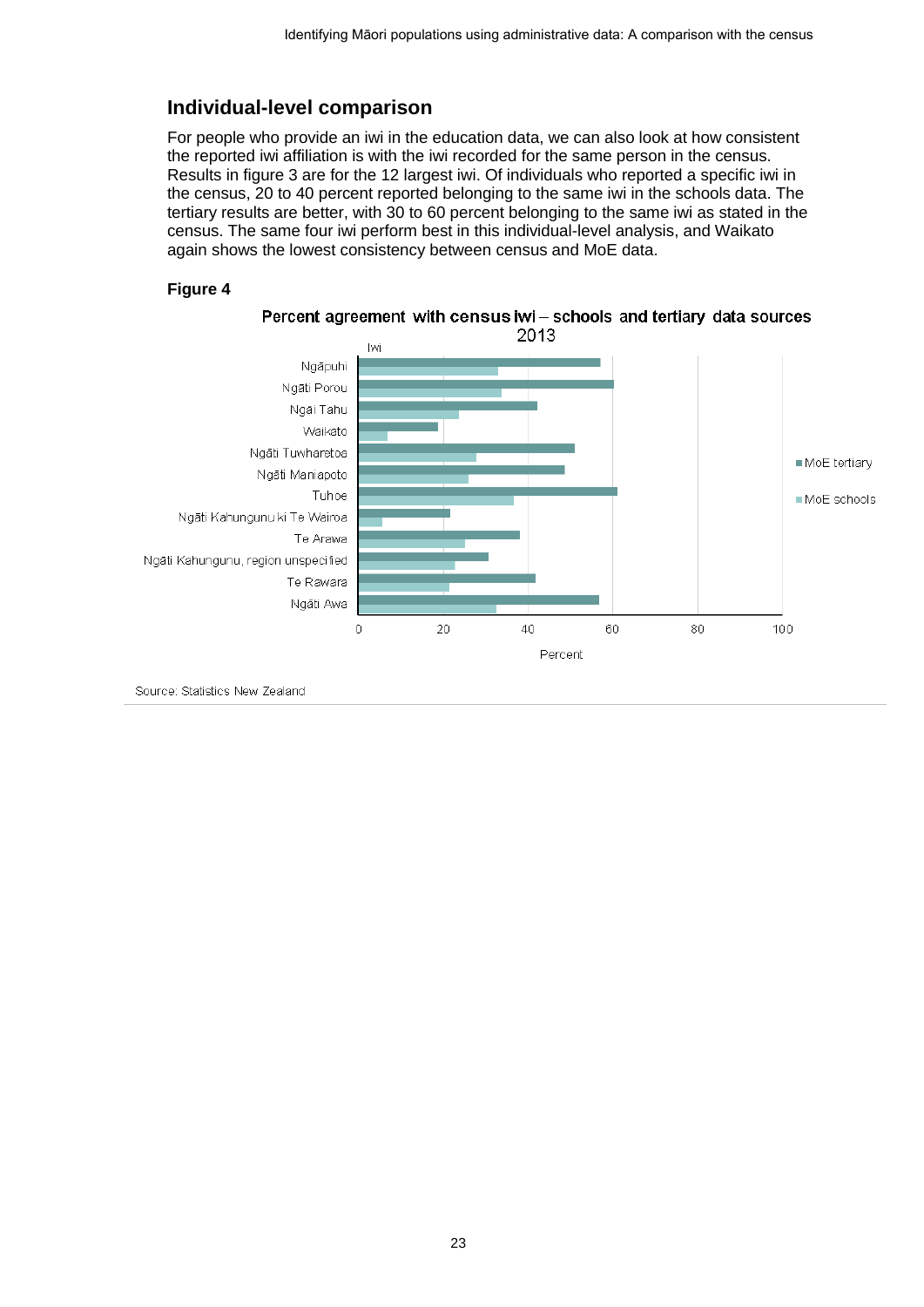## **Summary**

Table 8 summarises results by coverage for the agency, and quality of the data collected for each variable. The high, medium, or low quality ratings are somewhat subjective, but are an attempt to provide a reasonable assessment of the findings reported here.

#### **Table 8**

#### <span id="page-23-0"></span>Summary of quality measures for administrative sources for four essential **variables**

| <b>Source</b>                     | Coverage of                                                 | <b>Quality of administrative responses</b> |                  |               |            |  |  |
|-----------------------------------|-------------------------------------------------------------|--------------------------------------------|------------------|---------------|------------|--|--|
|                                   | source                                                      | Māori<br>ethnicity                         | Māori<br>descent | lwi           | Te reo     |  |  |
| <b>DIA</b><br>Registered births   | $0-14$ years<br>All NZ born                                 | <b>HIGH</b>                                | <b>HIGH</b>      | $\cdots$      |            |  |  |
| Ministry of<br>Health             | All ages<br>٠<br>Most NZ<br>residents                       | <b>MEDIUM</b>                              | $\cdots$         | .             |            |  |  |
| MoE schools                       | 5-25 years<br>$\bullet$<br>Most NZ<br>residents             | <b>MEDIUM</b>                              | $\cdots$         | <b>LOW</b>    | <b>LOW</b> |  |  |
| MoE tertiary                      | 18 to under 40<br><b>Students</b>                           | <b>MEDIUM</b>                              |                  | <b>MEDIUM</b> | <b>LOW</b> |  |  |
| Ministry of Social<br>Development | 15 years $+$<br>$\bullet$<br>Working-age<br>benefit receipt | <b>MEDIUM</b>                              |                  |               |            |  |  |
| <b>ACC</b>                        | 15 years $+$<br>$\bullet$<br>Injury<br>claimants            | <b>LOW</b>                                 | .                | .             |            |  |  |
| Symbol:  not applicable           |                                                             |                                            |                  |               |            |  |  |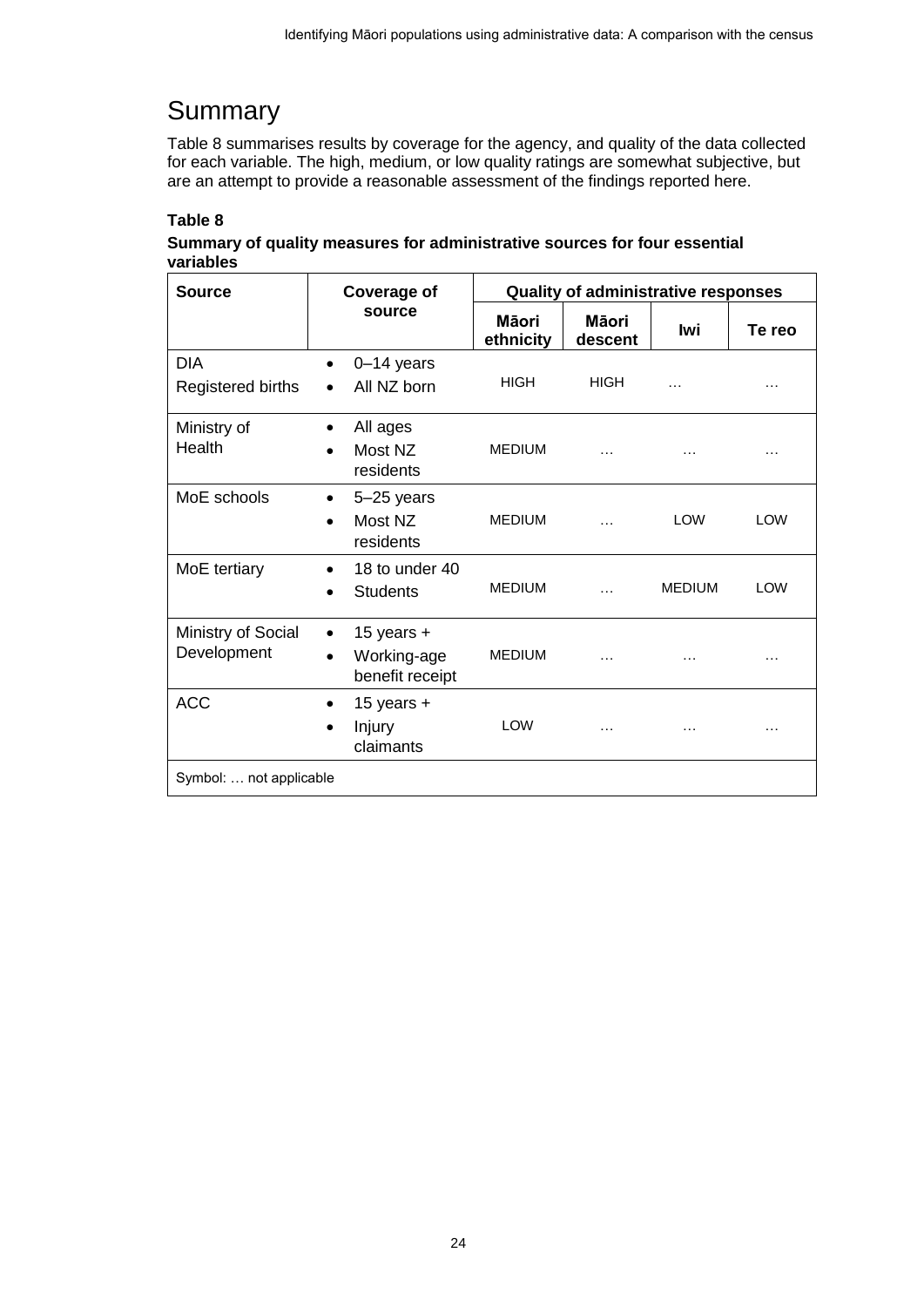

## <span id="page-24-0"></span>7 Discussion

Four variables have been identified by the Census Transformation programme as essential census information requirements specific to Māori: Māori descent, Māori ethnicity, iwi, and te reo Māori (the Māori language). This paper summarises the availability and quality of administrative data sources for these critical census information needs. While the potential for a future census based on administrative sources provides the context for this investigation, the findings are relevant for other uses of the administrative data.

These four variables are collected by a number of government agencies. We have examined the statistical properties of government administrative data sources by considering three aspects: the concepts underlying the data collection, coverage, and measurement error.

The relevance of the data in the census context is determined by how close the concepts, definitions, and questions are to the statistical concept we wish to understand. Coverage tells us how much of the population we are able to obtain information for. Measurement error looks at the accuracy of the data that is collected.

#### **Consistency with statistical standards**

We considered consistency with the concepts, definitions, and guidelines of the statistical standards, and the use of the standard classifications for each variable. For ethnicity, descent, and iwi, we found that government agencies do now largely collect data for these variables in way that is consistent with the key concepts of the standards. These developments are relatively recent and coincide with the development of the current standards from the mid-1990s. Older data is often not fit for purpose, and it is important that data collected before certain dates can be removed for analysis.

However, we found marked variation in the questions used. Some agencies adhere closely to the question guidance given in the standard, and the question used by the census, while other agencies use a wide variety of form types and questions.

#### **Coverage**

The census provides information for people of all ages. Agencies collect information from people who interact with their particular service. Only the Ministry of Health achieves high coverage of New Zealand residents across all ages; the coverage of other agencies is limited by the nature of their service and also by the year from which data is available. Using linked data (as we have in the IDI) means that coverage gaps in one data source may be filled by other sources. Only ethnicity currently shows almost full coverage from the available administrative sources. Implications of using a system of linked data include the need to be able to identify unique individuals in the source data and for linkages to be accurate.

When combining data from different sources, better methods need to be developed to deal with inconsistent or conflicting data from different sources.

#### **Measurement error**

Measurement error is considered by comparing the 2013 Census with the administrative sources, based on the linked Census-IDI dataset. We compare the aggregate results that would be obtained from the administrative sources with those from the census. We also compare the values recorded for an individual in the administrative sources against those recorded for the same individual in the census. This analysis produces a number of measures of consistency between the administrative data and the census. Strong consistency across all these measures suggests that data in both sources are accurate. Where there are differences, conclusions are less obvious. In some cases causes may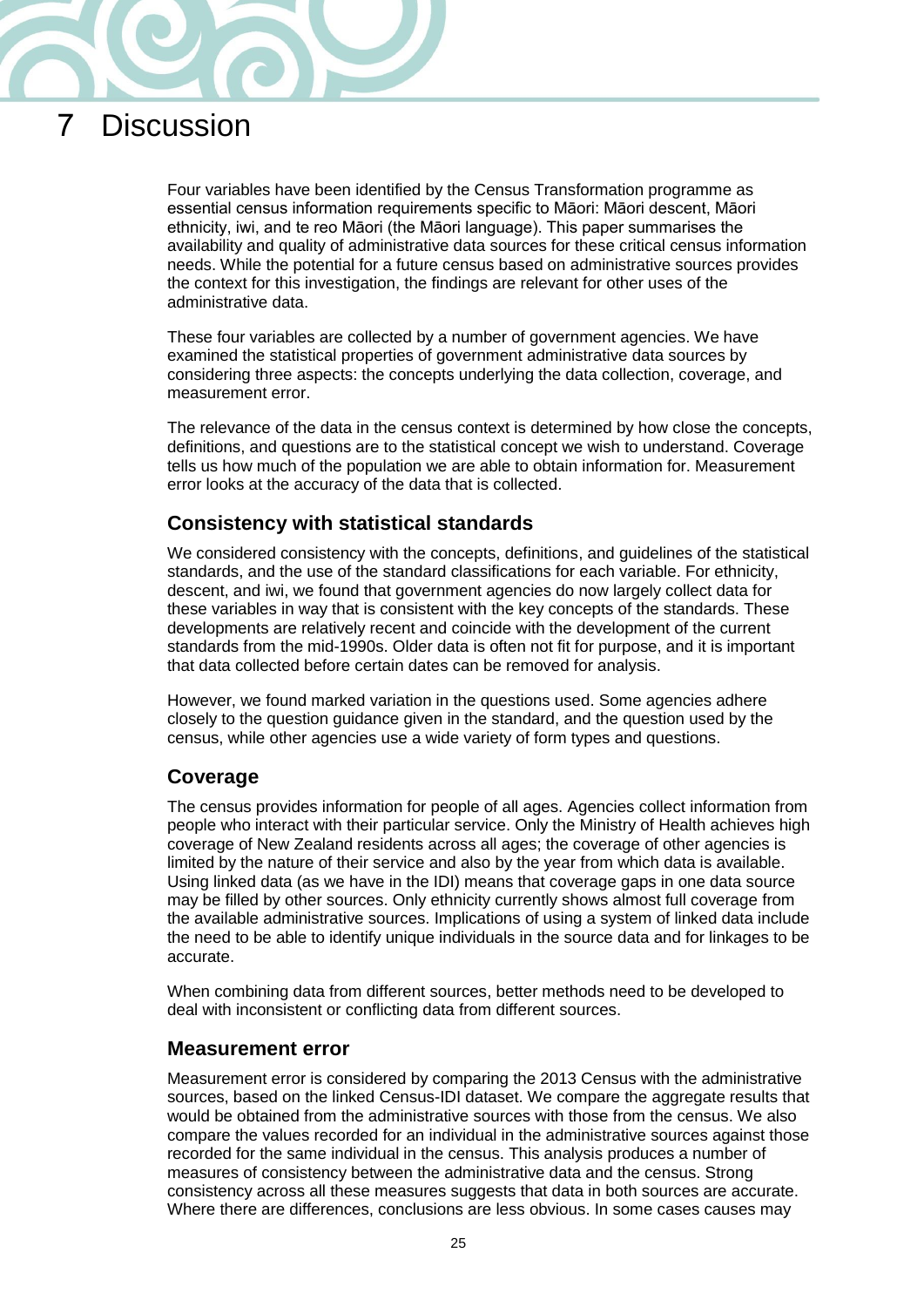be clear – for example: where multiple responses for ethnicity are not retained, response patterns are very different; the use of different questions seems likely to be a significant cause of different responses; large amounts of missing data suggest underlying problems with data collection.

However, no two sources will ever provide exactly the same responses. There is an underlying variation in people's responses over time, and response depends on context. This is a feature of ethnicity data collection but is also seen in what might be considered more stable attributes such as descent. Inevitably, some errors are introduced during subsequent processing for both surveys and administrative sources, including data linkages. Of all the data sources examined, DIA's birth registrations data since 1998 shows the highest consistency with the census. The level of agreement seen here may be as high as can be expected anywhere across the system.

#### **Māori organisations collection of statistical data**

Statistics NZ will need to work in close partnership with iwi and other Māori organisations towards improving iwi information collected within government, and to establish a potential role for iwi registers in contributing to statistical information for and about Māori. McNally and Gleisner (2015) provide more detail on these issues.

#### **Government collection of statistical data**

There is a question about what kind of environment government agencies need to operate within in order to collect good statistical information. Registration of a birth is a legal requirement, and DIA has a centralised system of data collection. DIA collects ethnicity and descent for statistical purposes and has worked closely with Statistics NZ to ensure the statistical standard is followed and the quality of data is maintained over time. The registration questions are almost identical with the census questions.

In contrast, the challenges of gathering information from a large and widely dispersed collection system are revealed in the high levels of missing data and low consistency of some data sources compared with the census. This is despite providing good guidelines, and use of the standard classifications.

A more coordinated approach by government might rationalise data collection, concentrating resources to achieve high quality in a small number of agencies and allow core demographic information to be shared between agencies. Collection of data about indigenous populations will only succeed where there is a genuine partnership between Māori organisations and government agencies.

#### **Conclusion**

While some administrative sources provide very good information for and about Māori, the lack of completeness and lower quality of other sources means that administrative data cannot at present replace these essential information needs provided by the current survey-based census. There is some promise that ethnicity and Māori descent could be provided in future censuses through linked administrative data sources, though for iwi information this is more uncertain. Key requirements are:

- improvements to the quality of ethnicity data collected by government
- a source of Māori descent information for adults (possibly through access to electoral roll data)
- government to work in partnership with iwi to develop iwi information sources.

Te reo proficiency is not suitable for collection through administrative sources. Therefore te reo information will require continued survey collection. It seems likely that information about iwi will also need to be obtained through surveys for some time to come.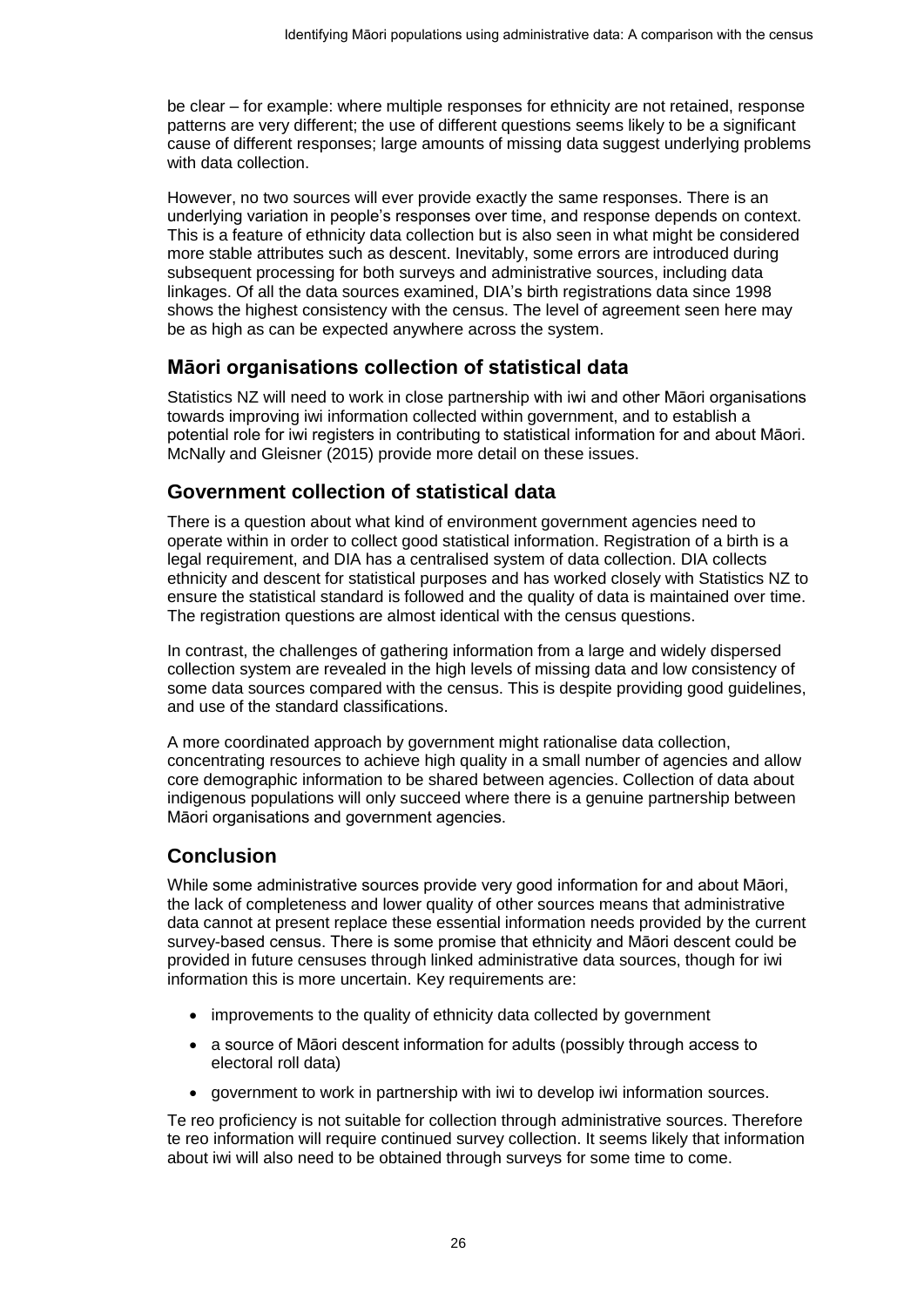

## <span id="page-26-0"></span>Disclaimer

The results in this paper are not official statistics, they have been created for research purposes from the Integrated Data Infrastructure (IDI) managed by Statistics New Zealand.

The opinions, findings, recommendations and conclusions expressed in this paper are those of the author(s) not Statistics NZ.

Access to the anonymised data used in this study was provided by Statistics NZ in accordance with security and confidentiality provisions of the Statistics Act 1975. Only people authorised by the Statistics Act 1975 are allowed to see data about a particular person, household, business, or organisation and the results in this paper are confidentialised to protect these groups from identification.

Careful consideration has been given to the privacy, security, and confidentiality issues associated with using administrative and survey data in the IDI.

[See Privacy impact assessment for the Integrated Data Infrastructure](http://www.stats.govt.nz/browse_for_stats/snapshots-of-nz/integrated-data-infrastructure/privacy-impact-assessment-for-the-idi.aspx) (available from www.stats.govt.nz) for more details.

Note: All IDI figures presented in this paper are rounded to the nearest hundred to protect confidentiality.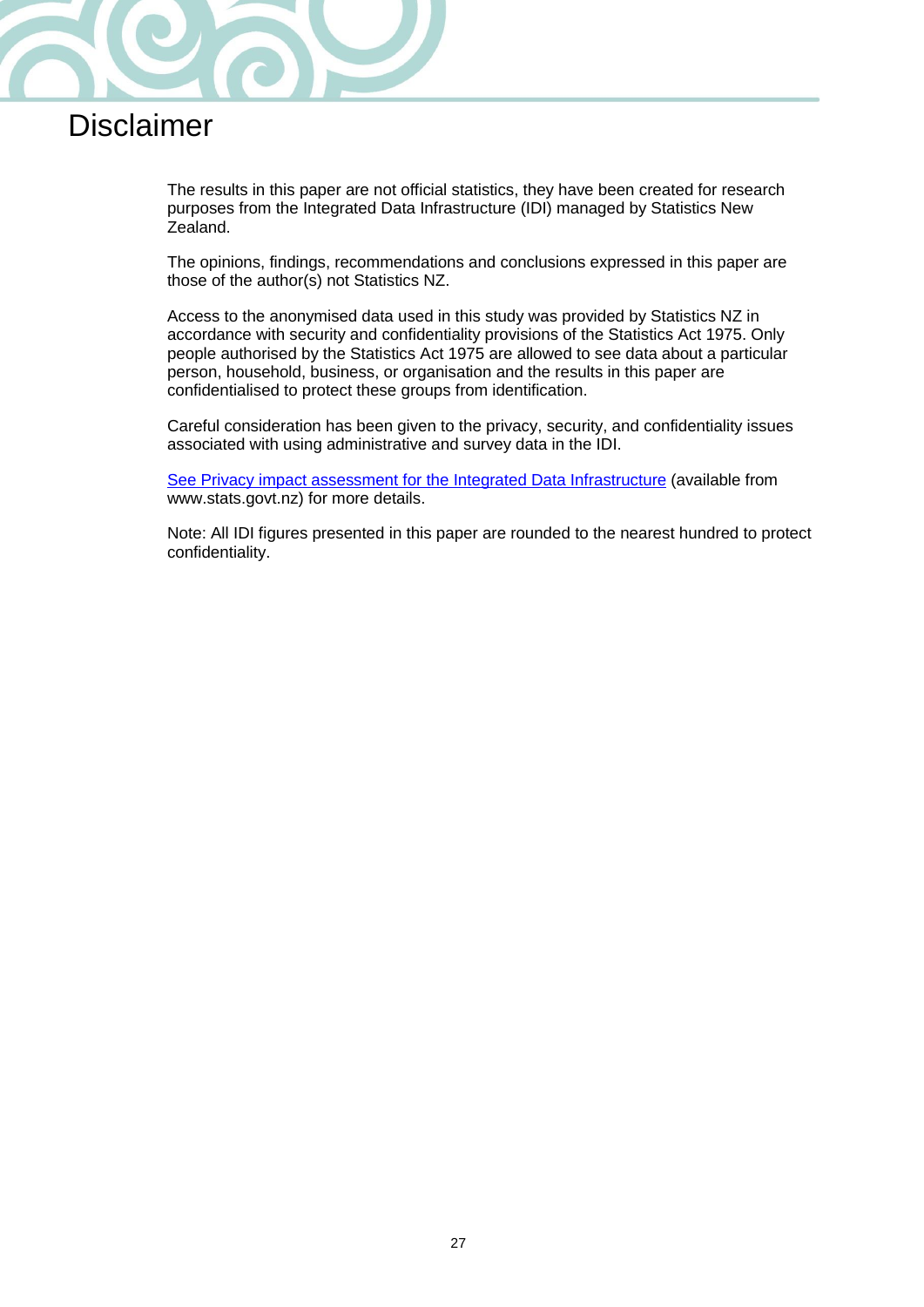

## <span id="page-27-0"></span>**References**

Cormack, D (2010). [The politics and practice of counting: ethnicity in official statistics in](http://natlib.govt.nz/records/21760040?search%5Bpath%5D=items&search%5Btext%5D=The+politics+and+practice+of+counting%3A+ethnicity+in+official+statistics+in+Aotearoa%2FNew+Zealand.)  [Aotearoa/New Zealand.](http://natlib.govt.nz/records/21760040?search%5Bpath%5D=items&search%5Btext%5D=The+politics+and+practice+of+counting%3A+ethnicity+in+official+statistics+in+Aotearoa%2FNew+Zealand.) Te Rōpū Rangahau Hauora a Eru Pōmare: Wellington.

Cormack, D, & McLeod, M (2010). [Improving and maintaining quality in ethnicity data](http://natlib.govt.nz/records/22945073?search%5Bpath%5D=items&search%5Btext%5D=Improving+and+maintaining+quality+in+ethnicity+data+collections+in+the+health+and+disability+sector)  [collections in the health and disability sector.](http://natlib.govt.nz/records/22945073?search%5Bpath%5D=items&search%5Btext%5D=Improving+and+maintaining+quality+in+ethnicity+data+collections+in+the+health+and+disability+sector) Te Rōpū Rangahau Hauora a Eru Pōmare: Wellington.

Education Counts (nd). [Iwi data: Collection and use.](http://www.educationcounts.govt.nz/data-services/collecting-information/code-sets-and-classifications/iwi_data__collection_and_use) Retrieved 29 April 2016 from www.educationcounts.govt.nz.

Gleisner, F, Downey, A, & McNally, J (2015). [Enduring census information requirements](http://www.stats.govt.nz/methods/research-papers/enduring-census-requirements-maori.aspx)  [for and about Māori](http://www.stats.govt.nz/methods/research-papers/enduring-census-requirements-maori.aspx)*.* Retrieved from www.stats.govt.nz.

Reid, G, Bycroft, C, & Gleisner, F (2016). Comparison of ethnicity information in administrative data and the census. Retrieved from www.stats.govt.nz.

Statistics NZ (nd). [Classifications and related standards.](http://www.stats.govt.nz/methods/classifications-and-standards/classification-related-stats-standards.aspx) Retrieved 29 April 2016 from www.stats.govt.nz.

Statistics New Zealand (2012). Transforming the New Zealand Census of Population and Dwellings: Issues, options and strategy. Wellington, New Zealand. Retrieved from www.stats.govt.nz.

Statistics New Zealand (2013). [Census QuickStats about Māori.](http://www.stats.govt.nz/Census/2013-census/profile-and-summary-reports/quickstats-about-maori-english.aspx) Wellington, New Zealand. Retrieved from www.stats.govt.nz.

Statistics New Zealand (2014a). [Understanding substitution and imputation in the 2013](http://www.stats.govt.nz/Census/2013-census/methodology/substitution-and-imputation.aspx)  [Census.](http://www.stats.govt.nz/Census/2013-census/methodology/substitution-and-imputation.aspx) Retrieved from www.stats.govt.nz.

Statistics New Zealand. (2014b). [Coverage in the 2013 Census based on the New](http://www.stats.govt.nz/browse_for_stats/population/census_counts/report-on-2013-post-enumeration-survey.aspx)  [Zealand 2013 Post-enumeration Survey.](http://www.stats.govt.nz/browse_for_stats/population/census_counts/report-on-2013-post-enumeration-survey.aspx) Wellington, New Zealand. Retrieved from www.stats.govt.nz.

Statistics New Zealand. (2014c). [Linking methodology used by Statistics New Zealand in](http://www.stats.govt.nz/browse_for_stats/snapshots-of-nz/integrated-data-infrastructure/linking-methodology-statsnz-idi.aspx)  [the Integrated Data Infrastructure project.](http://www.stats.govt.nz/browse_for_stats/snapshots-of-nz/integrated-data-infrastructure/linking-methodology-statsnz-idi.aspx) Wellington, New Zealand. Retrieved from www.stats.govt.nz.

Tūhono (nd) [Tūhono Trust.](http://www.tuhono.net/en/about-tuhono) Retrieved from www.tuhono.net.

Walling, J, Small-Rodriguez, D, Kukutai, T (2009). [Tallying tribes: Waikato-Tainui in the](https://www.msd.govt.nz/about-msd-and-our-work/publications-resources/journals-and-magazines/social-policy-journal/spj36/36-tallying-tribes.html)  [census and iwi register.](https://www.msd.govt.nz/about-msd-and-our-work/publications-resources/journals-and-magazines/social-policy-journal/spj36/36-tallying-tribes.html) *Social Policy Journal of New Zealand 36*. Available from [www.academia.edu.](http://www.academia.edu/)

Zhang, L-C (2012). Topics of statistical theory for register-based statistics and data integration. *Statistica Neerlandica 66*: 41–63, DOI: 10.1111/j.1467-9574.2011.00508.x